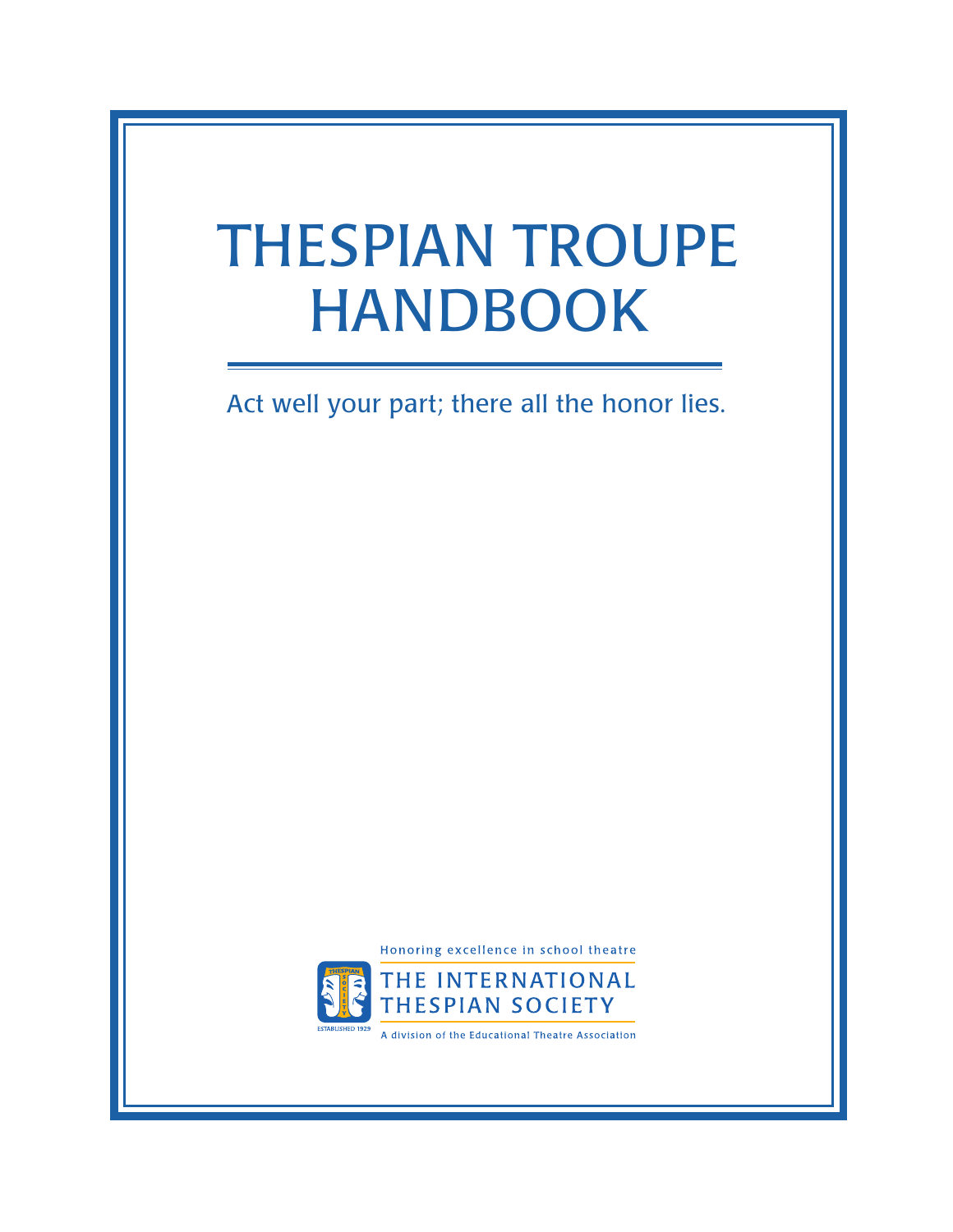#### Thespian Troupe Handbook Table of Contents Last updated September 2008

Note: All forms and documents referenced in this handbook are available on the Thespian troupe documents page in the membership section (www.edta.org/membership/documents.aspx) of our website. A list of these documents is provided in "Appendix 3: The spian troupe documents."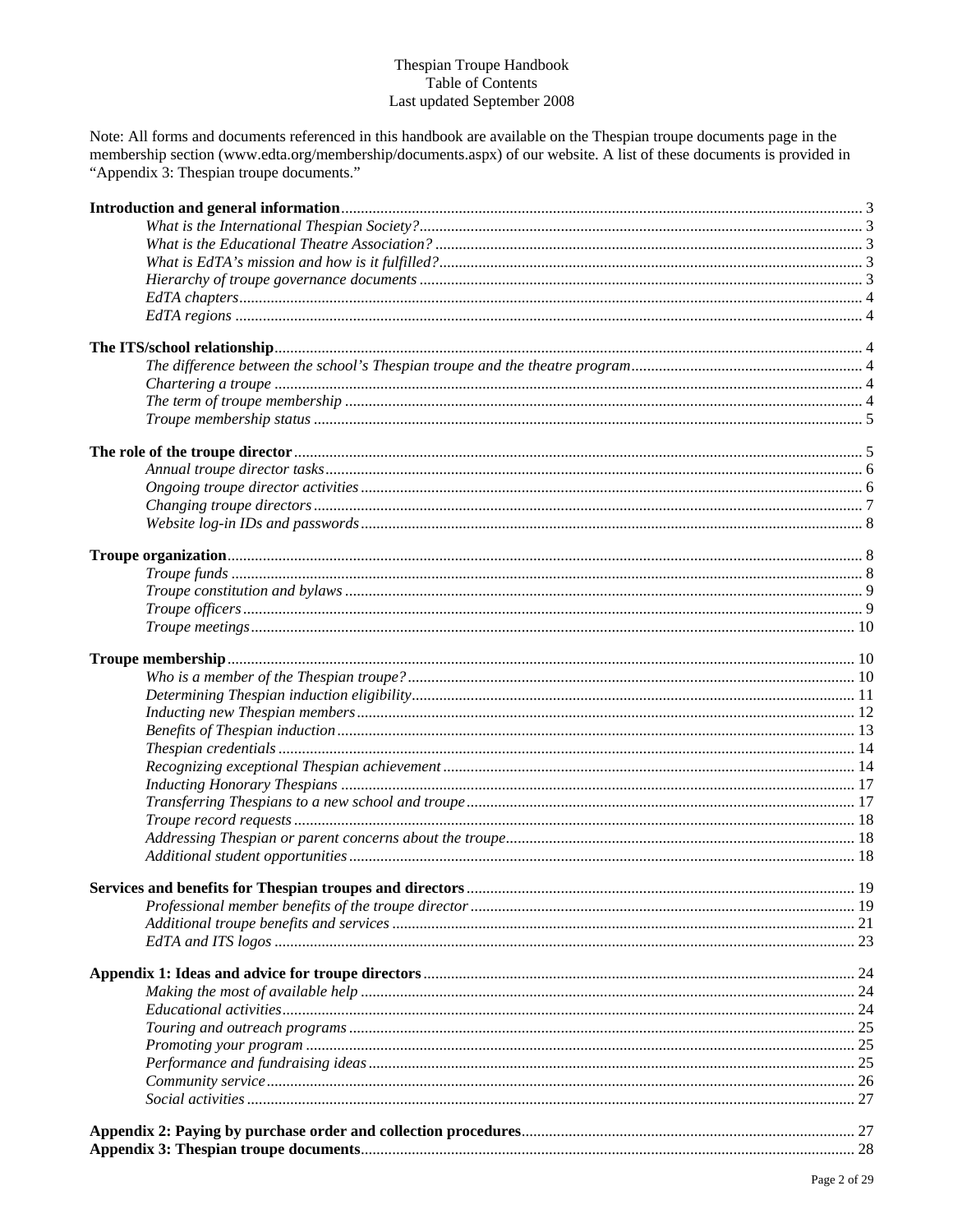# <span id="page-2-0"></span>**Introduction and general information**

# *What is the International Thespian Society?*

The International Thespian Society (ITS), an honorary group for middle and high school theatre students, is a division of the Educational Theatre Association (EdTA). The mission of ITS is to honor student excellence in the theatre arts. Thespian troupes are just a component of a school's theatre program. ITS membership offers many valuable benefits, services, and opportunities to troupe directors and Thespians alike.

Thespian induction is a great motivator for students to become more active in their school's theatre program. Whether or not these students pursue careers in the performing arts, the skills that they learn through theatre and Thespian activities are invaluable and ensure that future generations will appreciate and support the arts in our communities. We thank our troupe directors for caring enough to provide their students with this meaningful opportunity.

# *What is the Educational Theatre Association?*

The Educational Theatre Association (EdTA) is a professional organization supporting the field of theatre education. Members include theatre arts educators, students, professionals, and enthusiasts. EdTA is also the parent organization of ITS—we endeavor to create an educational and stimulating theatre experience for students by providing the resources, training, and advocacy support for welltrained theatre education professionals. In short, we are not only serving theatre students, but we are also serving and developing theatre educators.

# *What is EdTA's mission and how is it fulfilled?*

The mission of EdTA is to create an artistic, educational, and professional network for theatre arts educators, students, professionals, and enthusiasts to share ideas and support the effort to have theatre arts (including film, television, and other related electronic media) recognized in all phases of education and lifelong learning.

In order to fulfill this mission, we:

- Cultivate support to sustain and grow EdTA
- Honor the work and recognize the achievements of our members and others
- Produce educational events, programming, and publications to expand the knowledge and skills base for our members and the field of theatre education
- Promote the work of our membership to the public and other organizations
- Serve our members by being the leading advocate for theatre arts education
- Support our volunteer leader network
- Promote high professional standards

# *Hierarchy of troupe governance documents*

This handbook is one part of a hierarchy of documents that govern troupe operation. It's important to make sure everyone involved with your troupe is familiar with and has access to all governance information. These documents will help the troupe operate smoothly and prevent confusion or conflict. It is essential that troupes consult and adhere to all documents in the following order of importance:

**Code of regulations.** The code of regulations is EdTA's primary governing document that creates the framework that defines the Association and shapes the policies of the organization and its membership.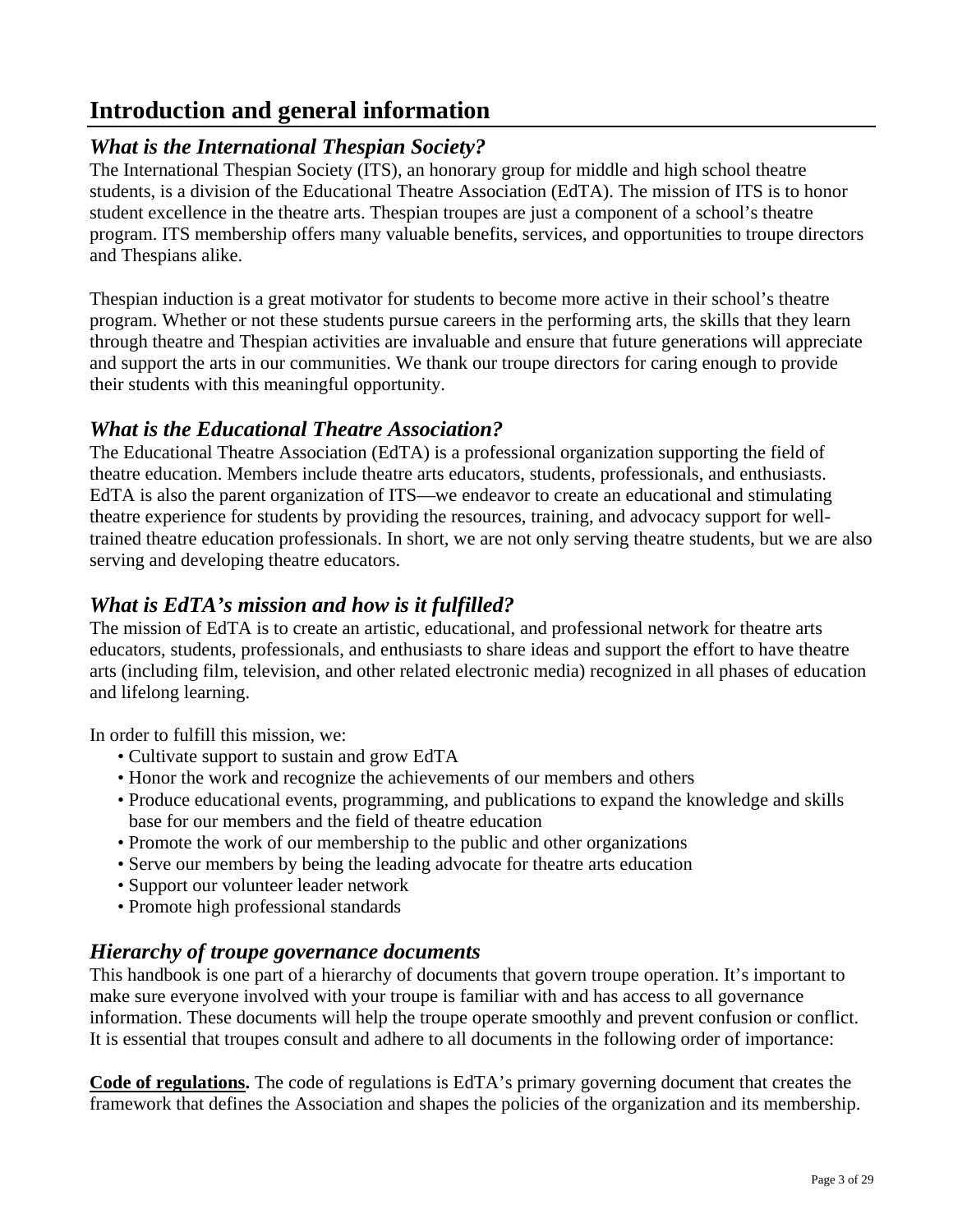<span id="page-3-0"></span>**Membership policy.** The membership policy consists of EdTA's rules and regulations. It defines the types of Association memberships, membership eligibility, and the process for becoming a member.

**Troupe handbooks.** The *Thespian Troupe Handbook* and *Junior Thespian Troupe Handbook* explain how troupes are expected to operate.

**Troupe constitution.** The troupe constitution is the basic document that details how an individual troupe will operate. See ["Troupe constitution and bylaws"](#page-8-0) below for details.

**Troupe bylaws.** At the end of the troupe constitution is a section for bylaws. These are easier to add, delete, or change than articles of the troupe constitution, which makes them more flexible for day-to-day troupe operations. See ["Troupe constitution and bylaws"](#page-8-0) below for details.

# *EdTA chapters*

Chapters are officially recognized entities that represent troupes within a geographical area. Typically, chapters are organized by American states or Canadian provinces. Sometimes larger geographical areas are organized into chapters, such as the Western Pacific Islands or Australia. Each active chapter has a director and board who oversee area activities. Most chapters conduct annual festival/conferences and offer scholarships, performance opportunities, and educational workshops. Some chapters also conduct competitive events. EdTA's [online leader directory](www.edta.org/connections/leadership.aspx) lists all active chapters and their directors. Convenient e-mail links make it easy to get in touch with current chapter directors.

# *EdTA regions*

A region is a grouping of chapters. EdTA is organized into four regions. Typically, regions are only used to designate larger geographical areas for regional membership meetings: specific grants, scholarships, or awards, and for determining representation by the International Thespian Officers (ITO, the elected student representatives for ITS). To find out more about which region a chapter is in, see [edta.org/region](www.edta.org/region)  and to find out more about how to become an ITO, se[e itothespians.com.](www.itothespians.com)

# **The ITS/school relationship**

# *The difference between the school's Thespian troupe and the theatre program*

The Thespian troupe and the school theatre department or program are not one and the same. The Thespian troupe is a subset of the theatre arts program. It is the student honor society, and membership is earned. Any student may be a member of the theatre program, but only students who have been officially inducted and registered with the EdTA home office are members of the theatre program *and* the International Thespian Society.

# *Chartering a troupe*

Chartering a Thespian troupe establishes a school's membership in the International Thespian Society. The school administration appoints the troupe director as its official liaison with ITS and EdTA, but the school is legally and financially responsible for all troupe activity. By chartering a troupe and renewing the troupe's membership annually, the troupe director and administration agree to the terms set forth in the EdTA code of regulations and membership policy.

# *The term of troupe membership*

The troupe membership term is August 1 through the following July 31, which corresponds with the school year in most communities. Troupes chartered or reinstated August 1 through June 30 become active through the end of the current school year (July 31). Fees are not prorated for partial years.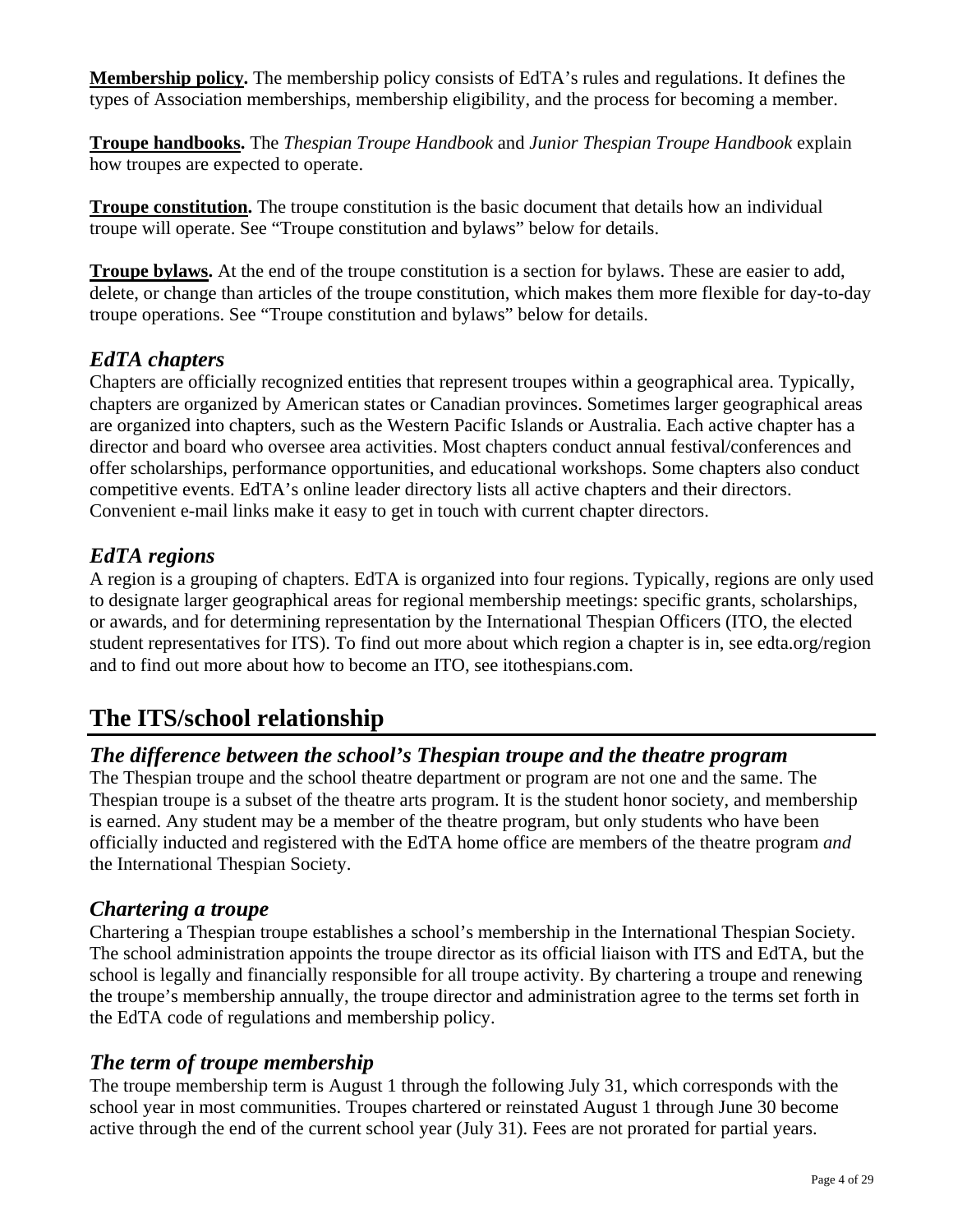<span id="page-4-0"></span>Troupes chartering late in the school year are still required to pay renewal dues for the following school year by October 15. Troupes chartered or reinstated in the month of July receive that month as a "bonus" and will be active through July 31 of the following school year.

## *Troupe membership status*

The troupe's membership status reflects the school's relationship with the International Thespian Society. Troupe status does not affect individual Thespian benefits that come directly from the home office (Thespian credentials and subscriptions), but may affect benefits that require a troupe director's authorization, including scholarship and grant eligibility, induction, and the purchase of graduation and honor items.

Sometimes schools are unable to maintain active status. In such cases we suggest the former troupe director join EdTA individually as a professional member to continue receiving *Dramatics*, *Teaching Theatre*, member prices for registrations and resource materials, and other benefits.

**Active status.** Active troupes have met all membership requirements and enjoy full benefits as members-in-good-standing.

**Inactive status.** Inactive troupes have not met one or more membership requirements and their membership benefits are suspended temporarily until these requirements are met. These troupes are informed of this status and the term of the grace period, the date by which the requirements must be met. Inactive troupes that meet the requirements before the end of the grace period will be returned to active status without an additional reinstatement fee. Troupes returned to active status after suspension for collection problems will be placed on credit hold for an additional 6 months.

**Withdrawn status.** Inactive troupes that do not meet membership requirements by the end of the grace period will be withdrawn from active status. Withdrawn troupes have their benefits removed indefinitely and must pay an additional reinstatement fee to be returned to active status. Troupes that remain withdrawn past the end of the current school year must also submit a reinstatement form complete with troupe director and administrator's signatures.

# **The role of the troupe director**

The troupe director is the official representative of the school's Thespian troupe to our organization. The troupe director is responsible for overseeing all troupe activities and operations, subject to the authority of the school's administration and EdTA's code of regulations and policies.

This troupe director is a professional member of EdTA as long as the troupe maintains active membership status. Member benefits and opportunities available to troupe directors are in the ["Services](#page-19-0)  [and benefits for Thespian troupes and directors"](#page-18-0) section below. Although the troupe may have more than one person who helps fulfill the troupe director's duties (sometimes called a "troupe co-director" or "troupe assistant-director"), only one person may be designated as troupe director. Only the troupe director has official ITS troupe leadership authority. This gives him or her the ability to do such things as sign forms and applications, award ITS points, induct students into ITS, order and award Thespian honor items, access troupe account information, etc. We encourage other adults assisting in troupe operations to join the Educational Theatre Association as affiliate professional members, so that they will receive professional benefits for themselves.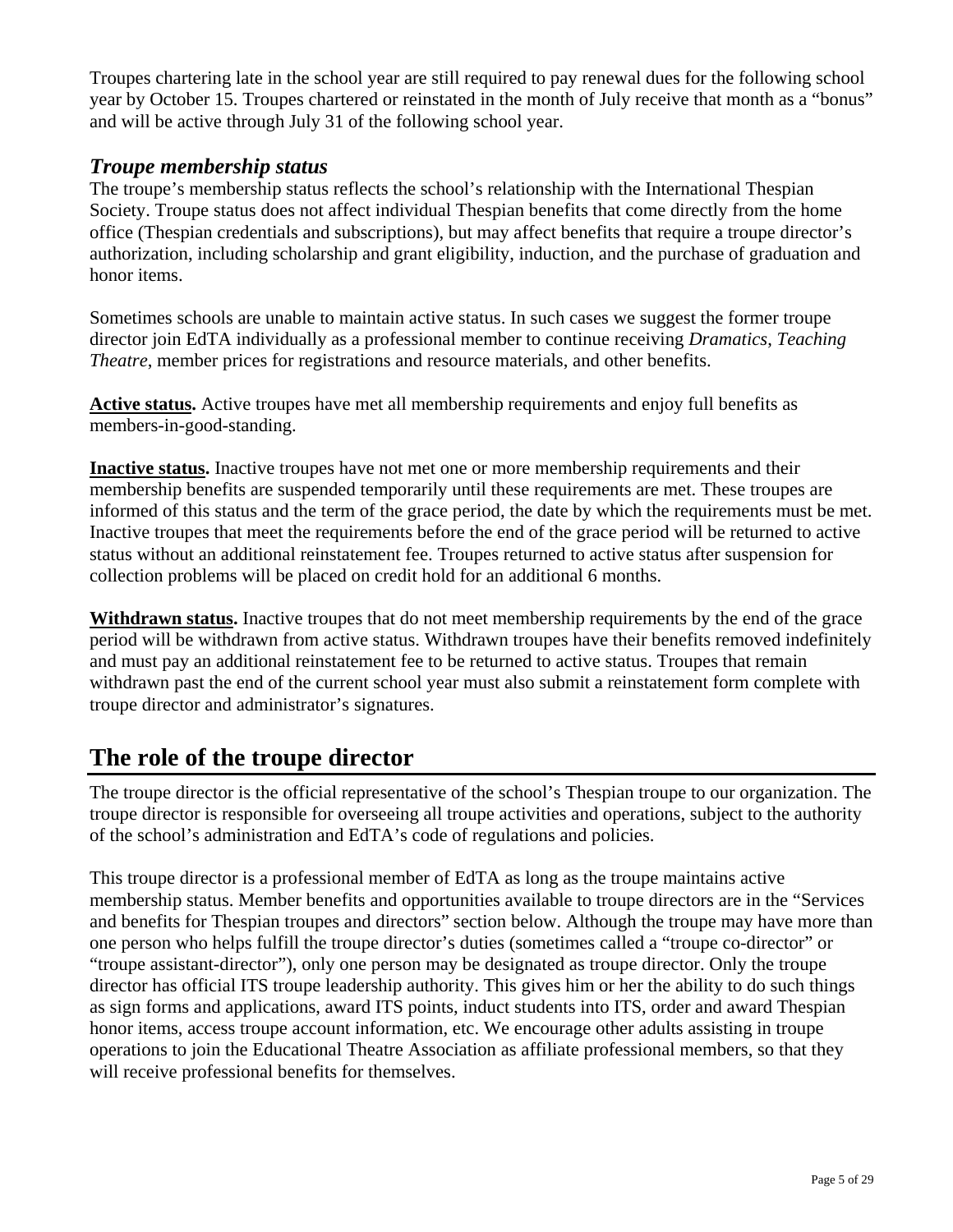<span id="page-5-0"></span>The success of a Thespian troupe rests largely on the leadership and enthusiasm of the troupe director. Troupe directors know the value of the skills that are developed through theatre education and are committed to creating excellence within their own program. While directing a Thespian troupe does require some extra time, there are approximately two million students who can attest to the value of the opportunities afforded them as Thespians.

# *Annual troupe director tasks*

**Keep the troupe's membership active and in good standing.** Troupes must pay their annual dues by October 15 of each school year to remain active. Active troupes may induct new members at any time. Troupes must also pay outstanding balances promptly and adhere to EdTA/ITS guidelines to remain active and in good standing. If a troupe's membership lapses, reinstatement is as simple as submitting a reinstatement form and the appropriate fees.

**Verify/update troupe contact information with the EdTA/ITS home office.** Annual troupe information update requests are sent to all active troupes at the beginning of each school year. These requests verify the troupe director's contact information and note any changes. They also provide us with statistical information to help us better know and serve our members. It is particularly important to notify the home office when a new troupe director is appointed or any time their contact information changes.

**Review the troupe's constitution.** Every troupe should adopt a constitution that includes specific troupe operations and activities that are not discussed in other documents. The constitution clarifies basic operation guidelines such as troupe officer requirements or job descriptions, local requirements for induction or participation in troupe activities, and any changes to the recommended ITS point system. The constitution must be available to students, parents, administration, or any other interested party. A copy of any adopted changes may be sent to the EdTA home office for the troupe's permanent file.

**Verify school/troupe affiliation for new and renewing affiliate professional members**. To be eligible for EdTA affiliate professional membership at reduced rates, adults must be affiliated with an ITS member school. Troupe directors must verify affiliation for all applicants. In addition, the renewal notices for affiliate professional members are sent to the troupe director's attention at the school address. Troupe directors should forward such notices to their affiliate members to ensure prompt renewal. If individuals are no longer affiliated, we encourage troupe directors to notify the home office.

# *Ongoing troupe director activities*

**Thespian inductions.** Troupe directors recognize student achievement by assessing student work and inducting eligible students into the International Thespian Society. New inductees become members of the school's Thespian troupe for life.

The recommended Thespian point system is the standard for awarding and tracking student eligibility points. The troupe director may modify the point system as appropriate for their program. It is expected that all students involved in theatre will be provided with a copy of the point system.

Traditionally, troupes present ITS induction pins to each new Thespian during their induction ceremony. These and all other Thespian honor items may only be purchased by troupe directors of active troupes for presentation to inducted Thespians.

Note: Each August a letter is sent to school administrators, congratulating them on the prior year's inductions and thanking them for supporting the theatre arts. A list of the inductees is included. This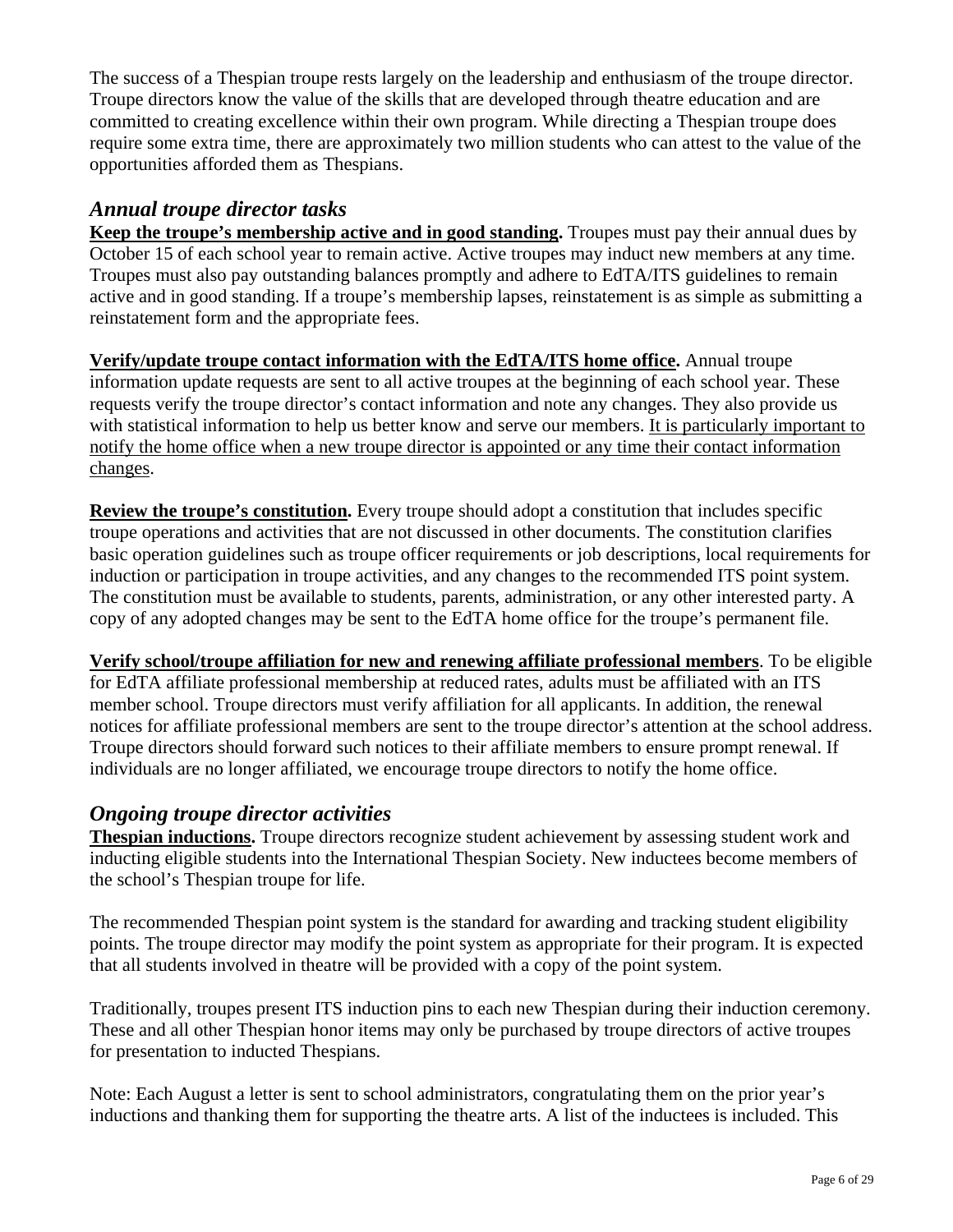<span id="page-6-0"></span>recognition serves as a reminder that the school has an active theatre honor society. Troupe directors receive a copy of this letter.

**Minimum number of active Thespians.** Effective August 1, 2008, each troupe must maintain an active member base of at least six officially inducted Thespians at all times. This provides a core group of students to conduct the activities of the troupe and fill officer positions (EdTA Membership Policy, Section 1.2.2 (a) (iv)). Active members are those inductees still attending the school for their primary education in core subjects such as math, language arts, social studies, and science.

Troupes not having the minimum number of active inductees as of August will receive a reminder from the home office. The troupe will have until the following August to reestablish a minimum core of six active Thespians. If the troupe does not do so, the school's troupe membership will become inactive. Troupe benefits will be suspended until the appropriate number of new Thespians is inducted. If there are fewer than six active Thespians in the troupe the following August, the troupe's membership will be withdrawn.

**Thespian rank advancement.** Following induction (10 Thespian points earned), troupe directors encourage and reward dedication and achievement by continuing to award Thespian points and advancing students through Thespian honor ranks: Honor Thespian (60 points), National Honor Thespian (120 points), and International Honor Thespian (180 points.) See ["Recognizing exceptional](#page-13-0)  [Thespian achievement"](#page-13-0) below for details.

**Troupe officer elections.** Each year troupes conduct officer elections. This establishes a team of student leaders who will support the troupe director and troupe activities throughout the year. More details are available in the ["Troupe organization"](#page-7-0) section below.

**Information sharing.** The troupe director is the primary conduit of information between the school, the home office, and the students. Correspondence from EdTA will be sent to the troupe director's attention. It is the troupe director's responsibility to forward all invoices and statements for processing as required by the school's payment policies and procedures. The troupe director authorizes transactions, orders, rosters, and membership queries on behalf of the troupe. EdTA cannot release sensitive troupe information to students. Whenever possible, troupe directors, not students, should contact the home office.

# *Changing troupe directors*

**New troupe directors.** Transitions between troupe directors are particularly important times for Thespian troupes. It is crucial that EdTA/ITS be informed of troupe director changes as quickly as possible to ensure that professional membership is transferred to the new troupe director and that accurate contact information is available. To make the change official, submit a Change of Troupe Director/Troupe Information Update form to the EdTA home office.

Sometimes the importance of ITS affiliation is not communicated to new theatre teachers, and the troupe falls by the wayside, leaving Thespians without an active troupe and honor society. This transition is so important that EdTA has created a specific webpage for new troupe directors, [edta.org/newsponsor.](www.edta.org/membership/new_sponsor.aspx) In addition to general information and forms, new teachers may want to download our [Tips for New](www.edta.org/pdf_archive/tips_new_TD633221635901250000.pdf)  [Thespian Troupe Directors.](www.edta.org/pdf_archive/tips_new_TD633221635901250000.pdf)

**Outgoing troupe directors.** If staff changes, such as retirement, are known in advance, the outgoing troupe director can help to facilitate a smooth transition by: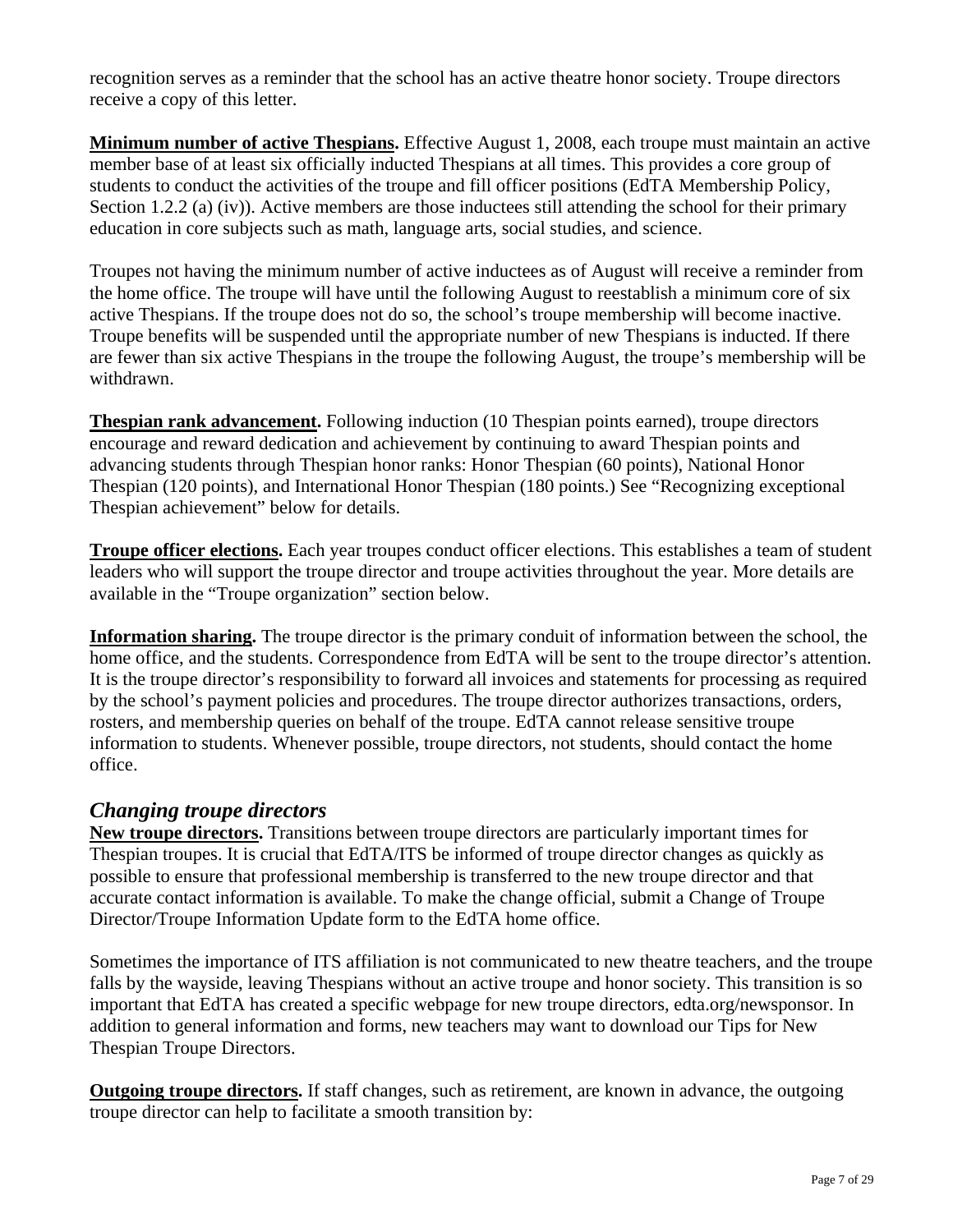- <span id="page-7-0"></span>1. Communicating to the new troupe director the value of Thespian affiliation, including:
	- a. the honorary nature of induction
	- b. professional member and Thespian benefits and services
	- c. chapter and international event and program opportunities, etc.
- 2. Providing the new troupe director a packet of up-to-date EdTA/ITS information, including:
	- a. a change of troupe director form
	- b. a troupe handbook and FAQs
	- c. copies of all ITS forms
- 3. Passing on to the new troupe director all troupe-specific materials, including:
	- a. the current troupe constitution, complete with any membership eligibility amendments
	- b. Thespian membership rolls and induction history
	- c. student point record and rank information
	- d. troupe leadership information
	- e. copies of all correspondence to and from the home office

## *Website log-in IDs and passwords*

Each troupe director and affiliate professional member receives a log-in ID and password from the home office along with an EdTA professional membership card. These personal codes provide access to online EdTA member benefits such as the member directory and special member pricing for educational resources. In addition, troupe directors may log in to purchase troupe-only items such as Thespian honor items, graduation materials, and troupe supplies. Access codes may change with certain record information modifications, so members should contact the home office at [members@edta.org](mailto:members@edta.org) if their codes don't work. Access codes cannot be altered (for example, if a password is stolen, a new one cannot be issued), so we strongly advise troupe directors not to share codes with others. The troupe is responsible for any online activity involving its log-in ID and password. At present, there are no access codes for Thespian members. Any person wishing to post to the [online discussion board](www.edta.org/connections/discussion.aspx) may create their own username and password for use in that area alone.

# **Troupe organization**

A Thespian troupe is an honor society that recognizes and rewards excellence among the participants in the theatre arts program. Induction into the International Thespian Society is an honorable achievement, which the troupe director should promote to their students. The troupe is not a club, fraternity/sorority, or secret society within the school. Meetings, induction ceremonies, and other activities should be open to interested students, parents, and administrators as a way of reinforcing the honorary nature of the troupe.

Activities of the Thespian troupe and the school's theatre program are most beneficial when they are coordinated to complement and reinforce each other. Additionally, many schools find that cooperation with other departments results in a more rewarding program. Many schools use the art department for set painting, business classes for assistance in publicity and marketing, and home economics classes for help with costume design and construction. This cooperation helps promote the theatre arts within the school community as well as introduce new students to the pride in putting on a full-scale production.

# *Troupe funds*

Control of the troupe's funds is vested exclusively with the troupe director and the school officials. The EdTA/ITS home office recognizes only the troupe director as the representative of the school's troupe with regard to filing official records or payment of fees with the home office.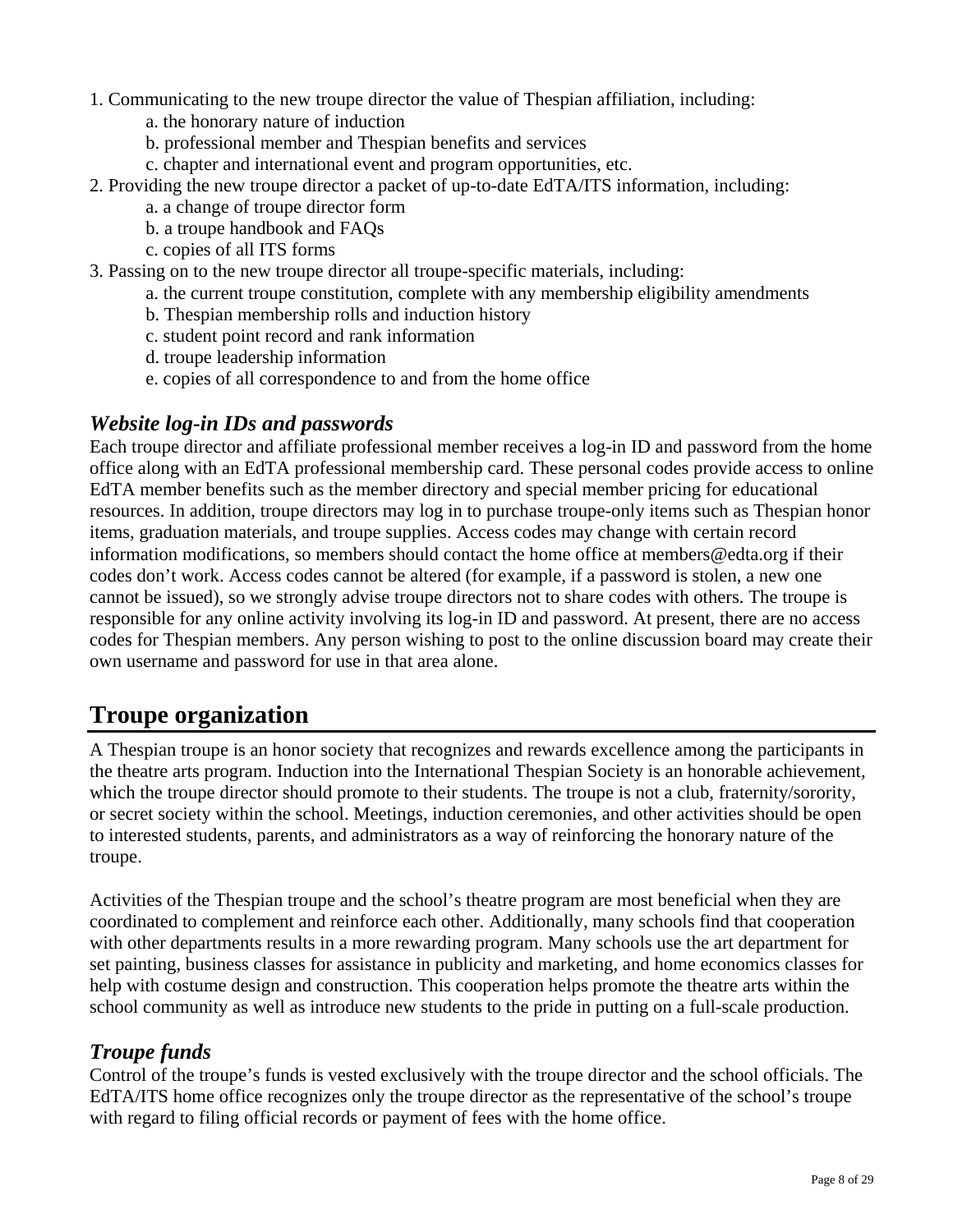<span id="page-8-0"></span>We recommend that new troupe directors familiarize themselves with their school's payment procedures by meeting with a business manager or accountant at the beginning of the school year. School purchasing procedures vary greatly. Knowing the school's purchasing procedures and payment schedule in advance and coordinating them with EdTA's procedures, deadlines, and turnaround times will make it easier to pay annual troupe dues and other bills on time and to induct students and receive merchandise in time for ceremonies and awards banquets.

All payments to EdTA must be made in U.S. funds. We highly recommend that troupes outside the United States pay using Visa, MasterCard, Diners Club, or American Express credit cards. These cards automatically convert payment to U.S. funds and lock in the conversion rate.

# *Troupe constitution and bylaws*

Each Thespian troupe is expected to adopt a constitution. A troupe's constitution should include basic information about how your troupe operates. Items such as requirements for troupe officers, any additional local requirements for student induction or participation, and any changes to the recommended ITS point system that should be spelled out in the constitution. A [troupe constitution](www.edta.org/pdf_archive/08ITS_tr_const_template633397823655937500.pdf)  [template](www.edta.org/pdf_archive/08ITS_tr_const_template633397823655937500.pdf) is available on the EdTA website and includes the process for approving changes. If the troupe has not adopted a modified version, the ITS troupe constitution template is the governing document.

At the end of the troupe constitution template is a section for troupe bylaws. These cover the day-to-day details of troupe operation, which vary greatly from troupe to troupe and may need to be updated more frequently than articles of the troupe constitution. Bylaws often include such things as rules of order for troupe meetings, elections, and induction ceremonies. Good, up-to-date bylaws help the troupe document and communicate these important details to everyone involved and provide continuity from year to year as officers and troupe directors change.

The troupe constitution and bylaws must be made available to all theatre students, their parents, and the school administration. Troupes are encouraged to send a copy of their final troupe constitution to the EdTA home office for their permanent records.

# *Troupe officers*

All Thespian troupe officers must be officially inducted members of the International Thespian Society and their troupe. Serving as a troupe officer gives inductees additional opportunities for leadership skill development and personal growth. Troupe officers can assist the busy troupe director in numerous ways with troupe and theatre program activities.

We recommend that student officers be appointed or elected immediately after a troupe has been chartered. Regular elections near the close of the school year (for the following year) will ensure that officers are ready to serve when students return in the fall.

Officer positions include president, vice president, secretary, treasurer, and clerk/scribe. Other offices such as historian, publicity chair, Trick or Treat so Kids Can Eat (TOTS-EAT) food-drive chair, and webmaster may be added to the troupe's constitution at the troupe's discretion. They're a great way to increase student involvement and recognition.

Non-member students may serve as officers on a temporary basis as long as the student is inducted into ITS by the end of that school year. Most often this is done to accommodate officers in a new theatre program or school that has not yet determined induction eligibility for its students.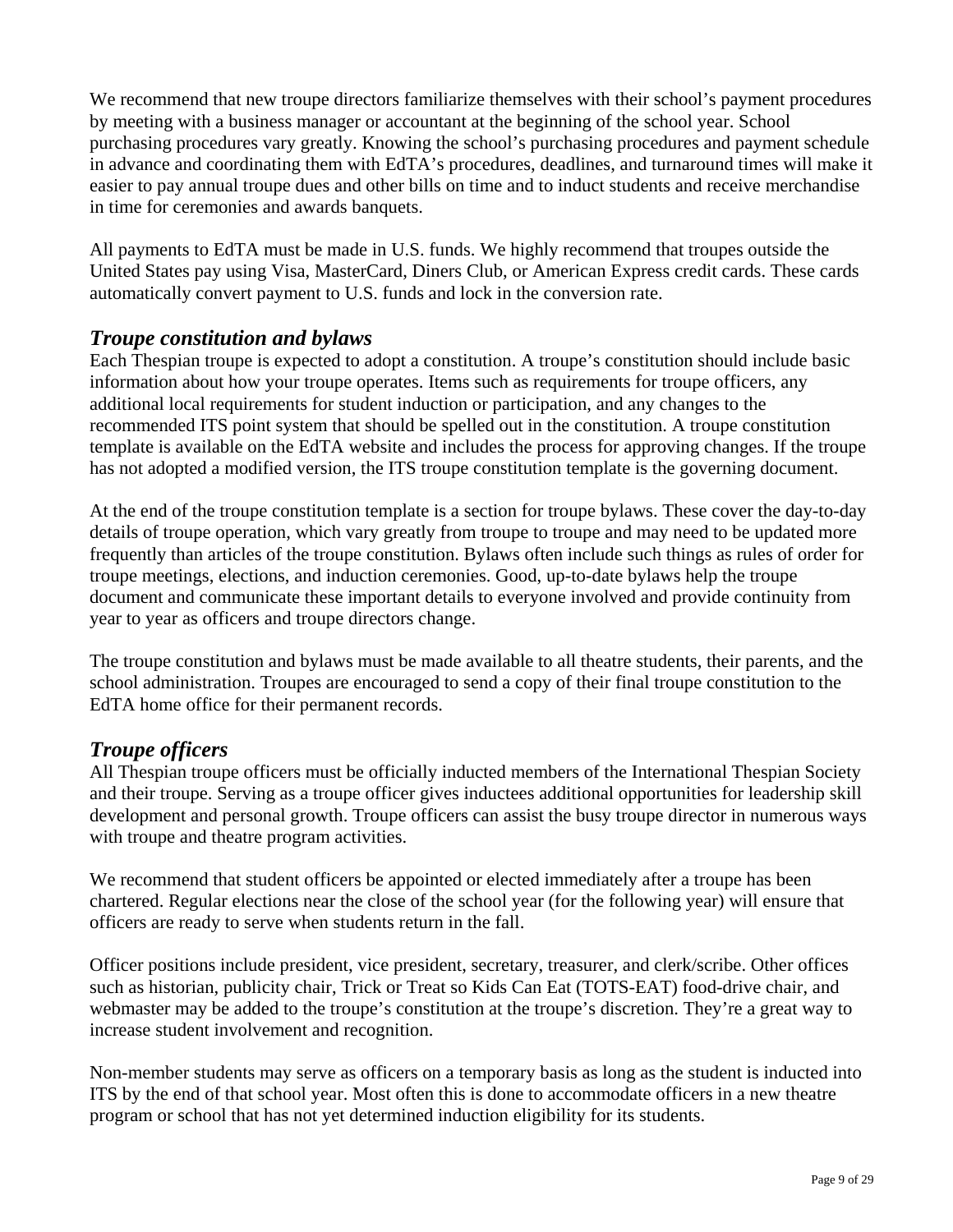# <span id="page-9-0"></span>*Troupe meetings*

The troupe director and new officers should schedule at least one meeting at the beginning of the school year. This should focus on the contributions that the troupe plans to make to the theatre arts program and the school. Plans should include troupe-only activities and those in which all theatre students may participate. Suggestions for the year's calendar of activities, including community service projects such as TOTS-EAT, may be considered at this first meeting as well. We recommend that Thespian troupes meet monthly throughout the school year. Inductions may be incorporated into troupe meetings.

# **Troupe membership**

# *Who is a member of the Thespian troupe?*

**Troupe directors.** The troupe director, while not an official member of the troupe, is the administrator of the troupe on behalf of the school. He or she is a professional member of the Educational Theatre Association, and that membership is tied directly to the active member status of the troupe. If a troupe does not remain in good standing for any reason, the troupe director's professional membership benefits will be suspended or withdrawn.

**Affiliate professional members.** Affiliate professional members are not active members of the troupe, although some may be Thespian alumni if they were inducted into the troupe as students. While not active members of the troupe, they must be affiliated with the troupe to maintain their affiliate member status.

**Thespians.** Only students who 1. have completed all eligibility requirements and 2. have had their names, contact information, and one-time induction fees submitted to the EdTA/ITS home office by the troupe director are members of the Thespian troupe and the International Thespian Society. It is not possible to induct or maintain Thespian membership locally without registering through the home office. Participation in an induction ceremony alone does not constitute induction. The induction ceremony is the local celebration of the induction into ITS.

A student member must maintain satisfactory standards of membership as set forth by the EdTA governing board and the troupe constitution. The troupe director may deny a student participation in troupe activities for just cause. However, neither the term of the student's subscription to *Dramatics* magazine nor the student's paid induction into ITS will be affected. Once a student has been submitted to the home office for induction, their name cannot be removed from the Thespian Society membership rolls.

**Thespian alumni.** Thespian inductees receive a lifetime membership, the active benefits of which last through high school graduation. Thespians who have graduated from high school become Thespian alumni. They are members of the troupe and ITS, but don't receive many of the benefits of active members still enrolled in the theatre program, such as the ability to vote or run for troupe office.

**Honorary Thespians**. Honorary Thespian membership is granted to adults who perform outstanding service for the Thespian troupe. They are typically parents or other volunteers from the community, school employees, or generous patrons. Honorary Thespians are affiliated with the troupe and ITS, though they are not active voting members.

**Thespian apprentices.** The prospect of induction should be used as an incentive for involvement in theatre as soon as a student enters secondary school. Students who are still earning their induction points are sometimes referred to as "Thespian apprentices." Apprentices may be invited to attend Thespian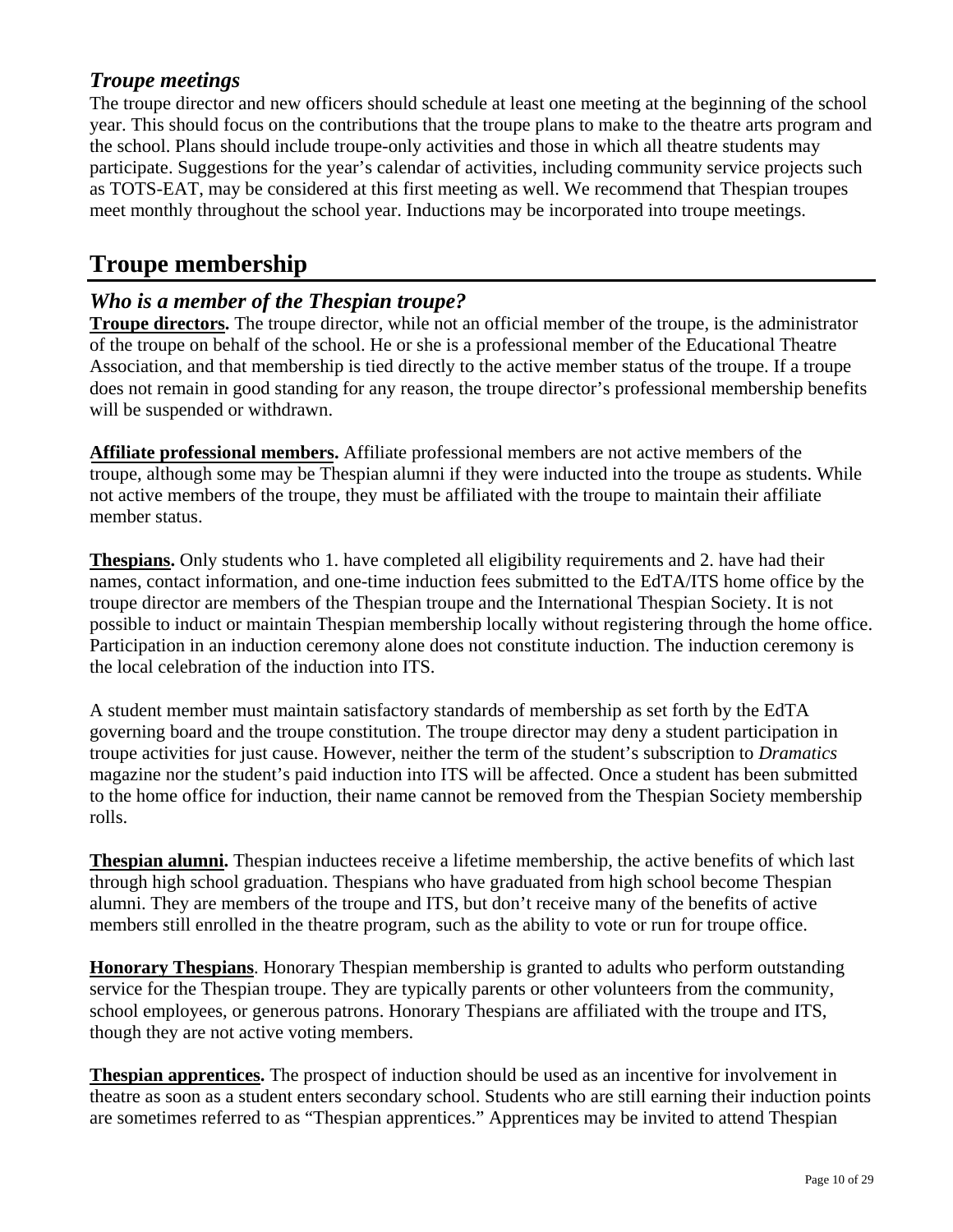<span id="page-10-0"></span>troupe meetings and social events at the troupe's discretion. Whether or not apprentices may vote is decided by the troupe in accordance with its troupe constitution. Although they are not official troupe members (Thespians), Thespian apprentices are affiliated with the troupe. Troupe affiliation may permit non-member students to participate in ITS events, festivals, and other troupe activities as troupe, chapter, and ITS rules permit.

# *Determining Thespian induction eligibility*

Mandatory school and student eligibility requirements are defined in the EdTA membership policy. Schools and students must meet all of these and any additional requirements defined in the handbook and troupe constitution for inductions to be granted.

The International Thespian Society is the honor society for theatre arts students. Specifically, students earn the right to be inducted by accumulating points for their work and meeting other required criteria.

ITS provides a Thespian point system to help determine induction eligibility as well as Thespian point record sheets that make it easy to track each student's earned points. Only the troupe director may award points. The troupe secretary or clerk/scribe is usually responsible for maintaining point records and making them available for each student's personal review. Point records are kept at the troupe level. They are not sent to the home office.

Troupe directors are to notify students that records of their activities will be maintained and that honor society induction will be available when all criteria have been met. All induction requirements must be in writing and provided to all students involved in the school's theatre program.

#### **Induction criteria.**

Grade at time of induction. Only students in grades 9 through 12 (or the international equivalent) may be inducted into the high school Thespian troupe. Students in grades 6 through 8 must be inducted into a Junior Thespian troupe. We recommend that programs that serve students in both grade ranges charter a high school troupe *and* a Junior Thespian troupe.

School enrollment. If a student receives primary academic coursework from a school with an active troupe, he or she may only be inducted into and receive benefits through that troupe. Troupes may induct students who attend other schools only when those schools do not have their own active troupes. When a school charters or reinstates a troupe to active status, Thespians who attend that school but were inducted elsewhere must transfer to that troupe. See ["Transferring Thespians to a new school and](#page-16-0)  [troupe"](#page-16-0) below.

Thespian points. The official ITS point system provides the recommended number of points awarded for a specific assignment. Troupe directors may use their discretion in awarding points according to the student's quality of work and cooperation. Quality may include the caliber of the work done and the educational value of the experience. The Thespian troupe director makes the final decision regarding the awarding of Thespian points.

Troupes may adopt changes to the point system to meet the unique needs of the school's theatre arts program and its students. For instance, the troupe may establish academic requirements for induction or honor rank attainment. The school's administration should review any changes to the point system to ensure compatibility with school policies. Approved changes must be codified in the troupe constitution and shared with all theatre students. Troupes are encouraged to send a copy to EdTA for the troupe's permanent records.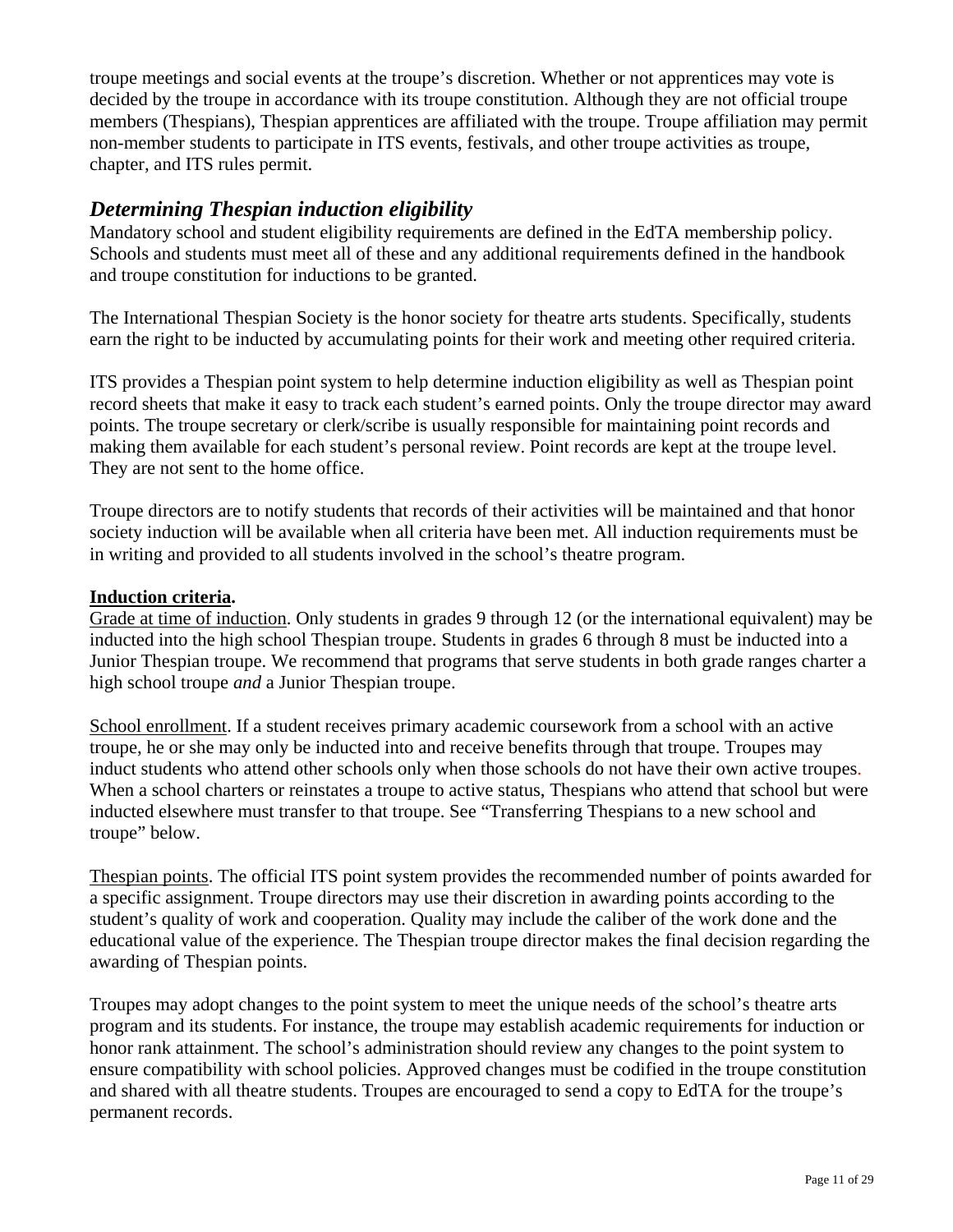<span id="page-11-0"></span>ITS point system summary.

- Inducted Junior Thespians automatically begin their high school careers with half of the points needed for high school Thespian induction.
- 1 point represents approximately 10 hours of excellent work. Use this formula in awarding points for items not specifically listed.
- To become a Thespian, a student must earn 10 points, 5 of which should be acquired at the school where he or she is to be inducted.
- Induction points should be earned through participation in at least two full-length productions, or one full-length and two one-acts, or four one-acts.
- Induction points should be earned in at least two of the listed categories, for example, acting and production.
- Students may earn up to 5 points toward induction in the high school Thespian troupe through participation in community, children's, or professional theatre; in other theatre-related disciplines; or through participation in middle school theatre and/or a Junior Thespian troupe.
- Thespian membership is offered to all students who qualify. No student can be elected into the troupe, and no student can be denied membership if he or she has fulfilled all membership requirements.

Additional criteria. The school or troupe director may adopt additional requirements for induction into ITS. Attendance, behavioral expectations, and community service projects are examples of criteria that may be considered when determining induction eligibility. Any changes must be documented in the troupe constitution.

Note: Criteria that violate school policy or that may be deemed as degrading or hazing are not permitted.

#### *Inducting new Thespian members*

Troupes with active membership status may induct new members as often as they choose. The steps for inducting new Thespians are:

**Present membership invitation cards.** The troupe director presents each eligible student with a personalized invitation to join ITS and the troupe. Membership invitation cards are provided free from the home office. To request invitation cards, e-mail a request to members@edta.org or by checking the box on the merchandise order form.

**Gather student induction acceptance cards (RSVPs).** Students receiving invitation cards must confirm their desire to be inducted by returning their RSVPs to the troupe director, ideally four weeks before the induction ceremony. This card will help verify each inductee's current contact information. If students pay their own induction fees (some troupes include the cost of induction pins), payment should be provided to the troupe director according to school guidelines.

**Submit an induction roster form.** At least four weeks prior to any induction ceremony, troupe directors should submit an induction roster form. Download a new High School Thespian Roster Form each time a form is needed to ensure you use the current version of the forms. Only include new inductees; the Thespian induction fee is a one-time fee that pays for a lifetime membership in the honor society. One payment for the full amount should be submitted with each induction roster form. If you are submitting the roster with a purchase order, please see ["Appendix 2: Paying by purchase order and](#page-26-0)  [collection procedures"](#page-26-0) below.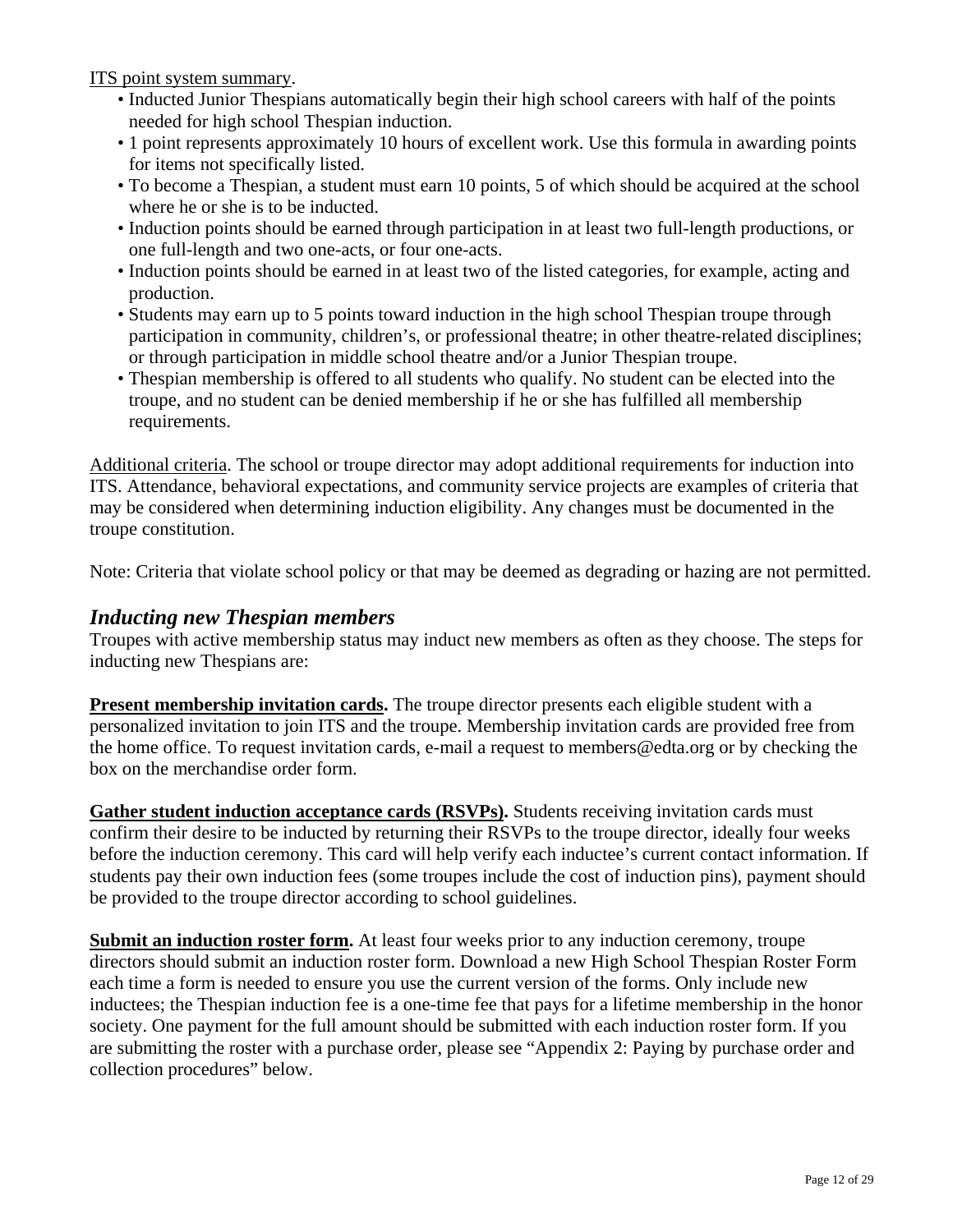<span id="page-12-0"></span>Once the inductions are processed (2 to 3 weeks), one blank membership certificate for each new inductee is sent to the troupe director for completion and presentation at the induction ceremony. If you need the membership certificates very quickly (under 2 to 3 weeks), we recommend paying for rush service, which will guarantee delivery of the membership certificates within 5 business days of *receipt* of the properly completed roster and full payment.

The fastest way to submit any transaction is by fax to (513) 421-7055 with payment by Visa, MasterCard, Diners Club, American Express, or a copy of an official school purchase order document. Troupe directors may also submit rosters by mail using the P.O. Box address on the form. Allow additional time for rosters submitted by mail.

**Personalize the membership certificates.** Once an induction form is received and processed, the home office will mail the troupe director one blank membership certificate for each new Thespian. The troupe director should arrange for the certificates to be personalized before presentation at the induction ceremony.

**Hold an induction ceremony.** Most troupes choose to welcome and celebrate the accomplishments of their new Thespian members through an induction ceremony. Please note that conducting a ceremony alone does not constitute induction. Suggestions for three types of [induction ceremonies for new](www.edta.org/pdf_archive/08ceremonies633397822225781250.pdf)  [Thespians](www.edta.org/pdf_archive/08ceremonies633397822225781250.pdf) are available by download from the EdTA website.

**Process payment of purchase orders.** If your troupe paid for the induction roster form with a purchase order, we will send the troupe director a numbered invoice for the amount of the fees. It is the troupe director's responsibility to forward all invoices and statements for processing and prompt payment as required by your school's payment policies and procedures. See ["Appendix 2: Paying by purchase order](#page-26-0)  [and collection procedures"](#page-26-0) below.

# *Benefits of Thespian induction*

- Membership in the only international honor society for high school theatre arts students—a recognized demonstration of achievement and a valuable addition to college and employment applications.
- A membership certificate (see ["Thespian credentials"](#page-13-0) below).
- A personalized membership card (see ["Thespian credentials"](#page-13-0) below).
- A one-year (nine issues) subscription to *Dramatics* magazine (a \$35 value). The first issue will arrive within 6 to 8 weeks for students inducted August through March. Students inducted April through July will receive their first issue in September.
- The ability to renew the subscription at a special member rate (\$14 as of 8/1/07). Note: All Thespians are sent renewal notices before their subscription expires. This provides them the opportunity to continue receiving the magazine at our lowest member rate, and is a lifelong benefit.
- Leadership opportunities at the troupe, chapter, and international levels.
- Eligibility for scholarships through EdTA chapters and the home office.
- Eligibility to apply for student grants, including the Doug Finney Festival Grants (juniors and seniors), which are need-based grants to help Thespians attend the ITS Festival.
- Eligibility to audition at the Thespian Festival for admission to college theatre programs.
- Eligibility to submit original plays to the Thespian Playworks program.
- Eligibility to audition for chapter Individual Events programs and qualify for the National Individual Events Showcase (NIES) at the Thespian Festival.
- Eligibility to receive Thespian graduation and honor items (honor cords, guards, point stars, pins, etc.).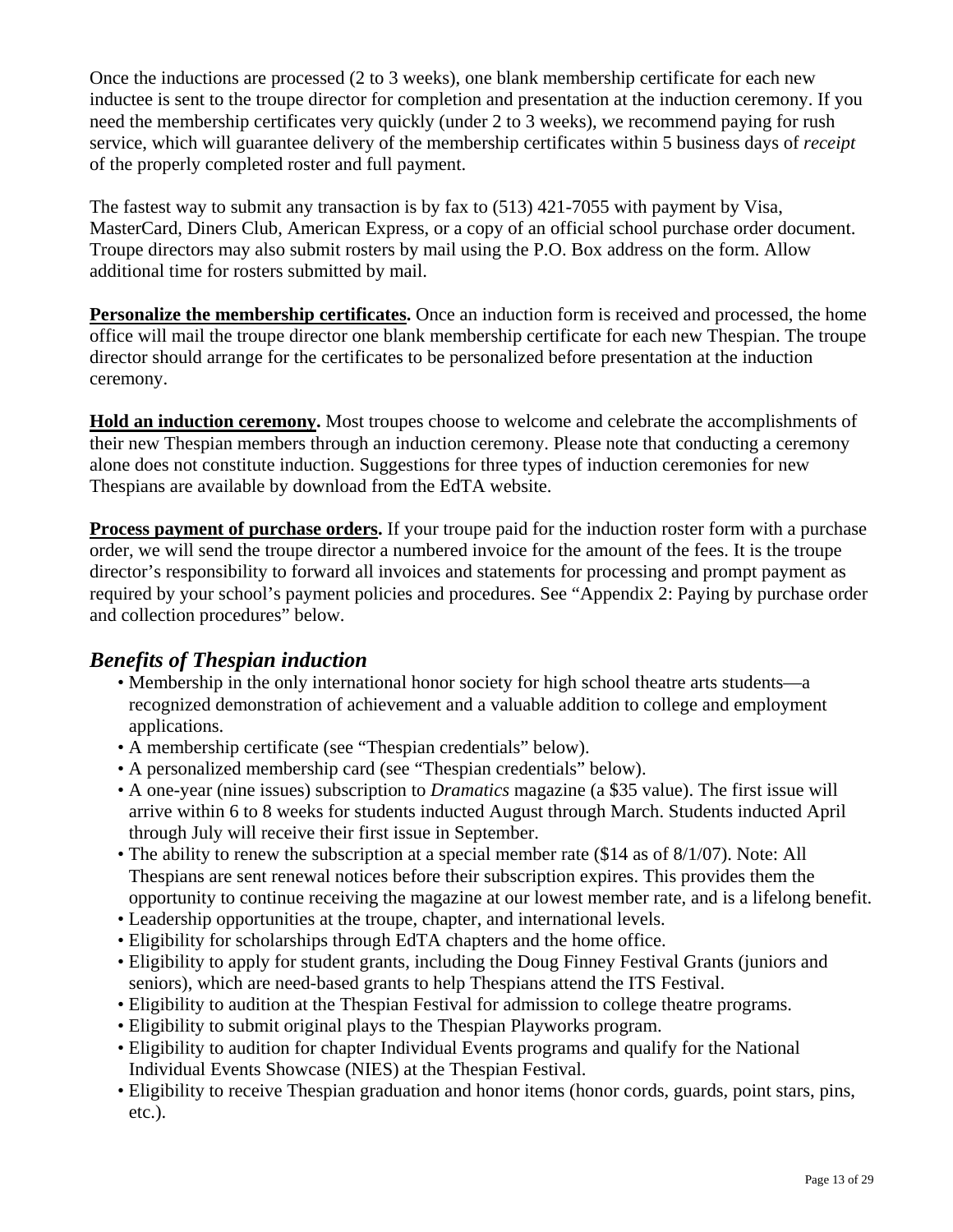<span id="page-13-0"></span>• Eligibility to advance to Thespian ranks of Honor, National Honor, or International Honor Thespian.

# *Thespian credentials*

Thespian credentials are documents used to verify affiliation with the International Thespian Society. There are two types:

**Membership certificate.** The home office sends one blank certificate to the troupe director for each new inductee. The troupe director fills out the membership certificate and presents it to the inductee, traditionally as part of an induction ceremony. Paper stars and honor bars, added to the membership certificate, symbolize point levels and ranks earned after initial induction.

**Membership card.** The personalized membership card is proof that students have been inducted. High school Thespian cards are mailed directly to the students' home addresses. Membership cards are usually mailed within 4 to 6 weeks of processing.

Using your Thespian membership card: Some chapters require proof of induction to participate in auditions and other activities at their chapter conferences. Some member schools extend special deals and privileges (discounted tickets, free preview performances, special seating, etc.) to cardholding Thespians as part of a "good neighbor" program. Some local theatres and businesses may also extend similar deals to cardholders. Many companies jump at the opportunity to build a steady clientele of easily identifiable honor students. We encourage troupe directors to ask local businesses about offering Thespian perks to enhance the benefits of Thespian membership.

**Replacement of lost, damaged, or incorrect Thespian credentials.** Troupe directors can order replacements from the home office for a small fee by filling out and submitting the High School Thespian Credentials Replacement Order Form. If the home office misprinted the card or certificate, please note the error and the correct information, and we will replace it at no charge.

# *Recognizing exceptional Thespian achievement*

**Thespian honor ranks.** All Thespians are theatre arts honor students, and induction as a Thespian is the first of many honors that troupes may bestow on a student. However, the International Thespian Society recognizes three achievement ranks beyond induction. Troupe directors should continue tracking Thespian points after induction and use these points to recognize ongoing Thespian achievements.

Thespian stars are presented to acknowledge each additional 10 points (or 100 hours) earned. Star ratings should be designated on the student's membership certificate under "Thespian Stars Earned." We also encourage the troupe to indicate star ratings (1 through 4 stars) and honor ranks after the student names on playbills, membership rolls, and in other printed materials.

Below are brief descriptions of Thespian honor ranks and the point totals associated with each. See ["Thespian and graduation honors program"](#page-14-0) below for details.

1. Honor Thespian. 60 total points earned or the equivalent of 5 stars. For outstanding contributions to the ideals of the Society and meritorious work in the field of theatre.

2. National Honor Thespian. 120 total points earned or the equivalent of 11 stars. For exceptional commitment to the ideals of the Society and distinguished work in the field of theatre.

3. International Honor Thespian. 180 or more total points earned or the equivalent of 17 or more stars. For extraordinary dedication to the ideals of the Society and exemplary work in the field of theatre.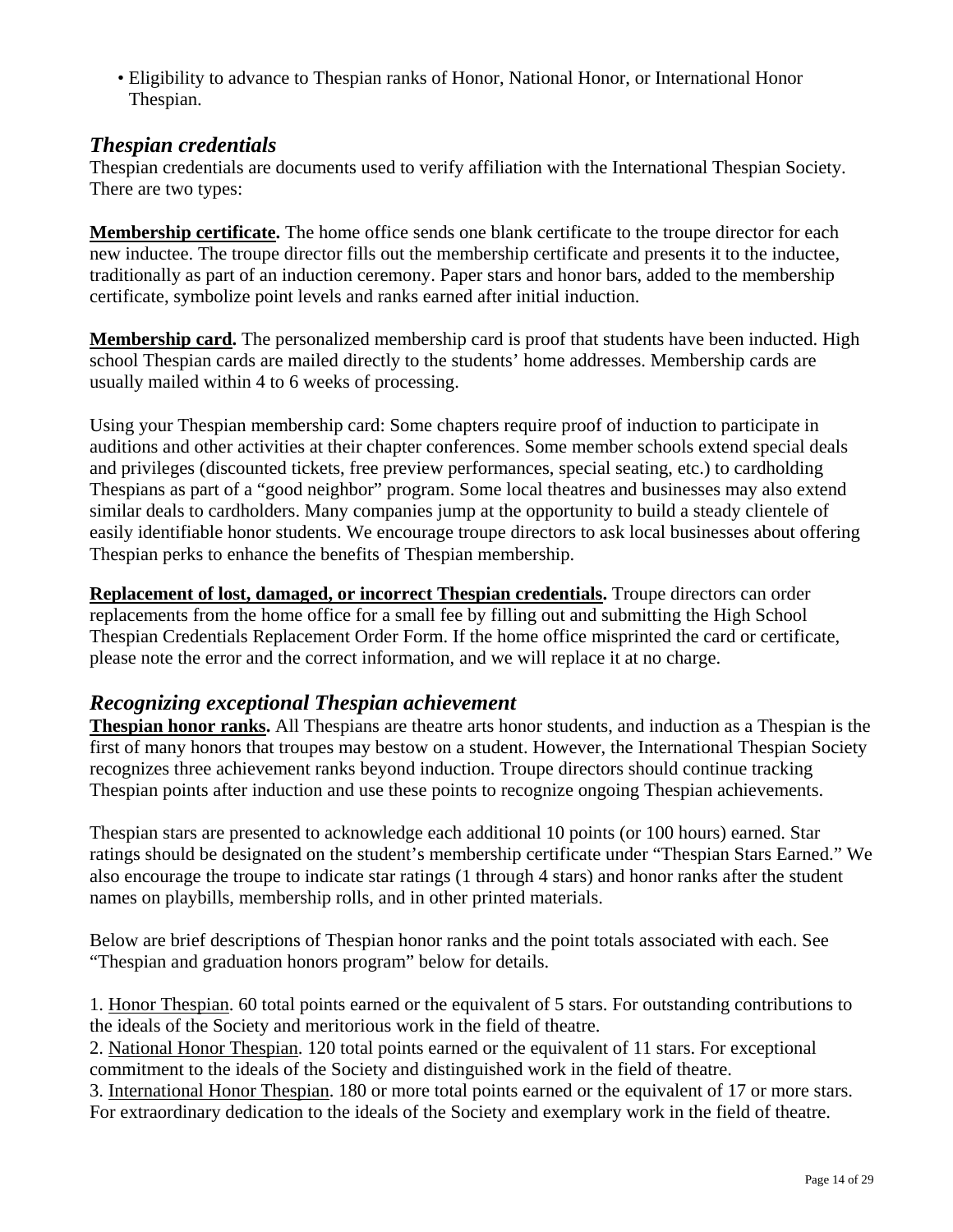<span id="page-14-0"></span>**Thespian and graduation honors program.** ITS offers a wide variety of items for recognizing Thespian achievement. Graduation and honor items can only be purchased by official troupe directors of active Thespian troupes for presentation to inducted Thespians. Presentation of induction pins and other honor items is a Thespian tradition, but it is not mandatory. Actual use varies from troupe to troupe, often based on local economic factors and school policy. Work closely with your school administration to determine which honor items are appropriate.

Honor items are available through the *Thespian Honors and Spirit Catalog*, which is mailed to troupe directors each February. Troupe directors may also order honor items through our online [EdTA Store](www.edta.org/store/) by using their log-in IDs and passwords (see ["Website log-in IDs and passwords"](#page-7-0) above).

#### **Thespian honor and graduation items and their use.**

Note: These items may only be purchased by the official troupe directors of active Thespian troupes. Certificates may be hand-lettered or printed using any high-quality laser printer.

1. Thespian membership certificates. These are also considered membership credentials (see ["Thespian](#page-13-0)  [credentials"](#page-13-0) above). All ITS certificates are printed in two colors and feature heat-resistant gold foil seals and trim.

2. The Thespian pin and guard system. Thespian induction pins are the foundation of the ITS system for recognizing point awards and honor ranks. Guards are pins with small chains that attach to the back of the Thespian pin. "I" guards (for "ITS") are standard. Additional guards are available for officers and Honor Thespian ranks. Point stars are hung from the chain. Each represents 10 additional Thespian points earned. Pins and guards are traditionally displayed at induction ceremonies, the Thespian Festival, chapter conferences and festivals, and other formal troupe activities. They are often displayed on Thespian letter patches or worn as a lapel pin on shirts, sport coats/suit jackets, or dresses. All items are available in the *Thespian Honors and Spirit Catalog*.

| Thespian points<br>earned | Honor item awarded                                                                                                                | Honor item signifies                                                                                                |
|---------------------------|-----------------------------------------------------------------------------------------------------------------------------------|---------------------------------------------------------------------------------------------------------------------|
| 10                        | Thespian induction pin.                                                                                                           | Official Thespian induction achieved.<br>First 10 points accumulated.                                               |
| $10+$                     | "I" guards and officer guards may be worn with<br>the Thespian pin and in conjunction with other<br>Thespian honor guards earned. | Officer guards are presented to troupe<br>president, vice president, treasurer, secretary,<br>and clerk/scribe.     |
| 20                        | One Thespian point star attached to officer or "I"<br>guard chain.                                                                | 20 points accumulated. Induction $pin = 10$<br>points. 1 point star $= 10$ additional points (1-<br>star Thespian). |
| 30                        | Second star added to guard chain.                                                                                                 | 30 points accumulated (2-star Thespian).                                                                            |
| 40                        | Third star added to guard chain.                                                                                                  | 40 points accumulated (3-star Thespian).                                                                            |
| 50                        | Fourth star added to guard chain.                                                                                                 | 50 points accumulated (4-star Thespian).                                                                            |
| 60                        | All stars removed from guard chain. Honor<br>The spian guard replaces "I" guard. This may be<br>added to officer guard.           | Honor Thespian rank achieved. 60 points<br>accumulated (5-star Thespian).                                           |

The following chart provides guidelines for the Thespian pin and guard system.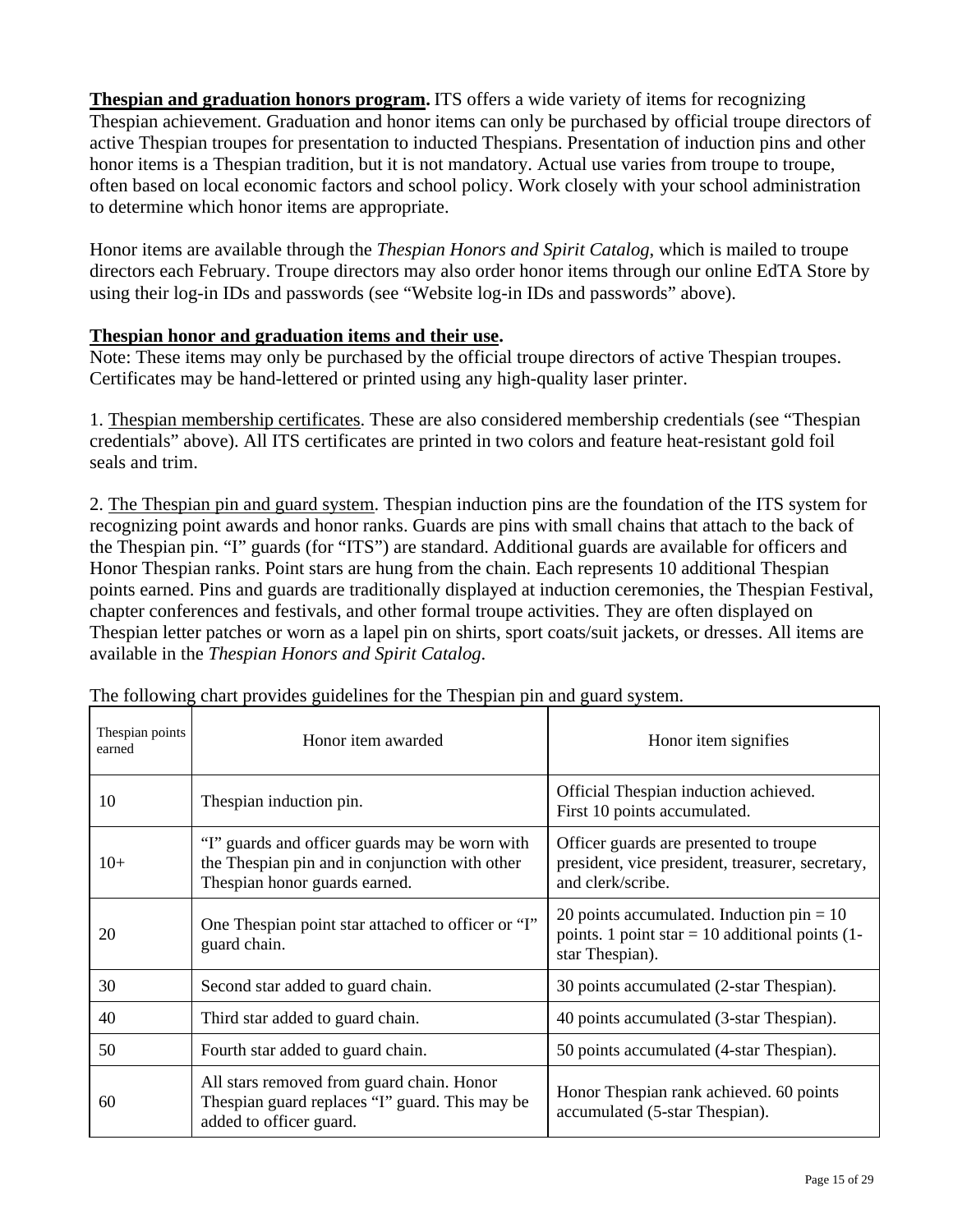| $70 - 110$  | One point star added to guard chain for each<br>additional 10 points earned.                                       | $70-110$ points accumulated (6- to 10-star)<br>Thespian).                                      |
|-------------|--------------------------------------------------------------------------------------------------------------------|------------------------------------------------------------------------------------------------|
| 120         | All stars removed from guard chain. National<br>Honor Thespian guard replaces Honor Thespian<br>guard.             | National Honor Thespian rank achieved (11-<br>star Thespian).                                  |
| $130 - 170$ | One point star added to guard chain for each<br>additional 10 points earned.                                       | 130–170 points accumulated (12- to 16-star)<br>Thespian).                                      |
| 180         | All stars removed from guard chain. International<br>Honor Thespian pin replaces National Honor<br>Thespian guard. | International Honor Thespian rank achieved.<br>Highest ITS rank attainable (17-star Thespian). |

3. Honor rank certificates. Specific certificates are available for presentation to students who earn Honor Thespian, National Honor Thespian, and International Honor Thespian ranks.

4. Thespian letters. Any inducted Thespian is eligible to receive a felt or chenille letter patch. Letters are also available for Best Thespian recipients and Honor Thespians. Thespian pin and guard items are often displayed on Thespian letters applied to the front of a school jacket or worn as a lapel pin on shirts, sport coats/suit jackets, or dresses.

5. Graduation honor cords, stoles, and tassels. According to ITS guidelines, any inducted Thespian is eligible to receive these items. Cords and stoles are worn around the neck over the graduation gown. Tassels are attached to the graduation cap. Each troupe director should work closely with the school administration to determine school policy regarding display of these items at the graduation ceremony.

6. Thespian beanies. These traditional caps hearken back to the early days of ITS. They are frequently worn for at induction ceremonies and other troupe activities.

7. Thespian award medallions. Medallions may be presented to any inducted Thespian. Some schools permit display of medallions with, or in place of, graduation honor cords or stoles. They can represent any level of achievement the troupe director or EdTA chapter director deems appropriate.

8. Thespian honor medallions. Honor medallions are most often presented to Thespians who have achieved the Honor Thespian rank. Your school may permit wearing honor medallions with, or in place of, graduation honor cords or stoles.

9. Best Thespian certificates. According to ITS tradition, one male and one female Thespian are awarded the title of Best Thespian each year. Troupe directors set standards for this distinction at the troupe level.

10. Thespian seals. These self-adhesive, embossed, gold-foil seals are commonly used to create official troupe documents, seal induction invitations, or seal envelopes for official troupe correspondence.

11. Thespian paper stars and honor bars. These self-adhesive foil stickers are usually placed at the bottom of the Thespian membership certificate under the heading, "Thespian Stars Earned." Each paper star represents an additional 10 points earned. Honor bars indicate Honor Thespian rank.

12. Thespian trophies, plaques, and awards. EdTA has licensed a top national awards company to provide a full complement of outstanding personalized trophies, plaques, and presentation pieces. Troupes may present these items to anyone. Each item features the ITS icon. Text is sublimated (print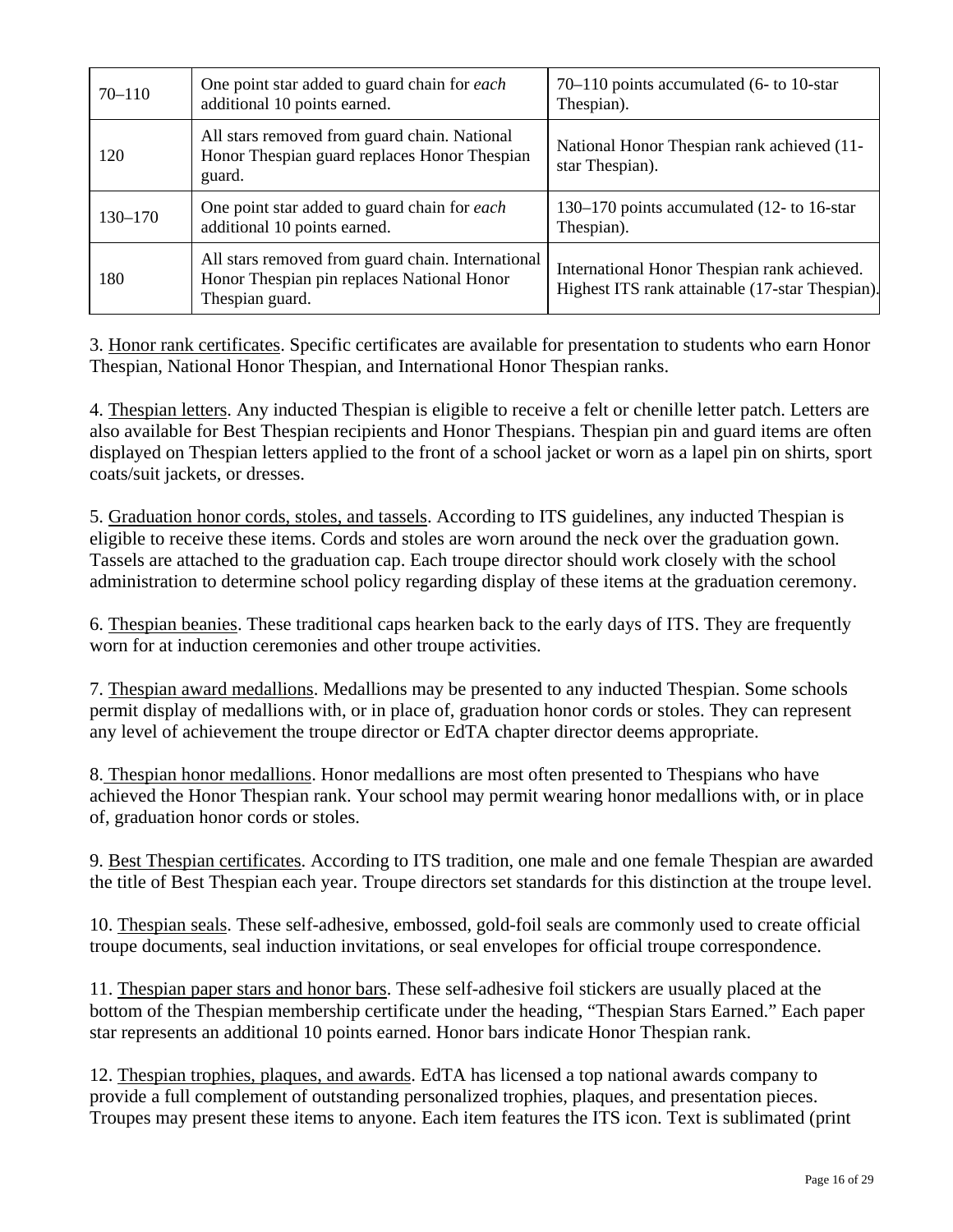<span id="page-16-0"></span>that is bonded *into* the metal) rather than engraved for greater impact. There are recognition items to suit every need a troupe or chapter director has. See the full line in the *Thespian Awards Catalog* or online at the [EdTA Store.](www.edta.org/store/)

13. Thespian certificates of recognition. Certificates of recognition are presented for many reasons at the troupe and chapter level. They may be presented to Thespians and non-Thespians (parents, patrons, administrators, and volunteers, for example) at the troupe or chapter director's discretion.

# *Inducting Honorary Thespians*

Honorary Thespians are adults who perform outstanding service for a Thespian troupe. They are typically parent or community volunteers, school employees, or generous patrons. They receive an Honorary Thespian membership card, certificate, and a one-year subscription to *Dramatics* magazine. Many troupes also add Honorary Thespians to their official membership roll. Troupe directors induct Honorary Thespians via an Honorary Thespian membership roster form. See ["Who is a member of the](#page-9-0)  [Thespian troupe?"](#page-9-0) section above for more details.

# *Transferring Thespians to a new school and troupe*

When a Thespian transfers to a school that has an active Thespian troupe, the troupe director at that school must submit a Thespian membership transfer form to the home office to make the student an official member of their new troupe. There is no fee for this transfer.

Note: Transferring Thespians should not be submitted as new members, and do not need to pay any additional fees to the home office. A new membership certificate and/or membership card that includes the student's new troupe information can be ordered using the transfer form.

Once the transfer form is processed, the Thespian will be a member of the new troupe. Troupes must accept transferring Thespians with a minimum of 10 points. The new troupe director, as guided by the troupe constitution, will determine whether or not points over the 10 required for induction will be recognized at the new troupe. Similarly, all, some, or none of the points of Thespian apprentices may be accepted by the new troupe. Transferring Thespians may be required to fulfill certain additional expectations to receive local troupe benefits at their new school.

If a Thespian transfers to a school without an active Thespian troupe, he or she will remain a member of their original troupe. The student may or may not be eligible to earn additional points and receive local troupe benefits through that troupe at the discretion of its troupe director and the troupe constitution. We encourage Thespians transferring to unaffiliated schools to ask about chartering a new troupe there. Many successful troupes were founded by transferring Thespians.

#### **The Thespian transfer process.**

1. Verify induction. If the student does not have a Thespian membership card, the troupe director should verify the student's induction with the home office. The Thespian's name, previous school name, previous troupe number, and previous city/state should be faxed to (513) 421-7055 or sent by e-mail to [members@edta.org](mailto:members@edta.org).

2. Submit a transfer form. Download a High School Thespian Transfer Student Membership form from the [EdTA website.](www.edta.org/membership/documents.aspx)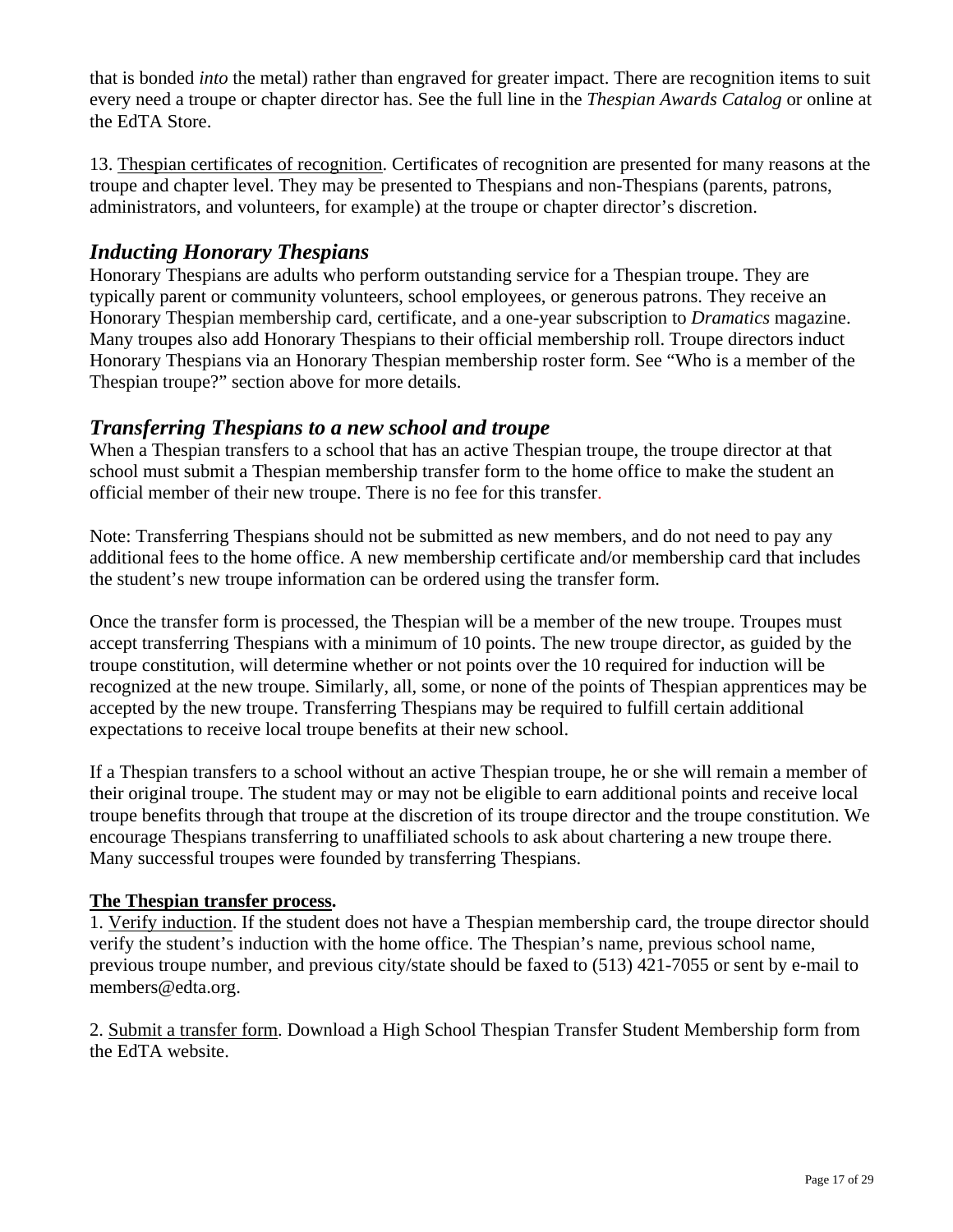<span id="page-17-0"></span>3. Order new Thespian credentials (optional). The transfer form permits you to order a new induction certificate and/or membership card for your new Thespian. Please allow 2 to 3 weeks for membership certificates and 4 to 6 weeks for personalized membership cards.

# *Troupe record requests*

Troupes should keep accurate records of all student inductions, including copies of all induction roster forms. If those are lost, destroyed, or unavailable due to a troupe director transition, the troupe director should locate a current year's *Thespian Honors and Spirit Catalog* and order "troupe records research." This will provide the troupe director with copies of all rosters sent to us in the years requested. Records going back five years should provide an accurate picture of your troupe's current membership. Ordering records past five years could help with outreach or fundraising efforts to Thespian alumni. The troupe director can use his or her website log-in ID and password to order this and other troupe director-only items from our online [EdTA Store.](www.edta.org/store/)

# *Addressing Thespian or parent concerns about the troupe*

**Check the EdTA code of regulations and membership policy.** Most questions are answered by these documents, which define the mandatory components of membership and the Association.

**Check the troupe's constitution.** Every Thespian troupe or Junior Thespian troupe is guided by a troupe constitution (see ["Troupe constitution and bylaws"](#page-8-0) above).

**Meet with the troupe director, concerned parent, or student.** Often a meeting is all that's needed to address concerns by providing additional information and/or dispelling rumors. It is vital that all parties approach meetings in a professional and respectful manner. The troupe director is in the best position to see the big picture, and it's important for students and family to respect their authority and responsibility.

**Meet with the school administration.** Because a school administrator signs the application to charter a troupe, the ultimate authority rests in that office. It is the administration that appoints the troupe director and oversees performance. The administration is in the best position to diagnose local problems and implement adequate solutions.

# *Additional student opportunities*

**Chapter conferences.** Most EdTA/ITS chapters conduct an annual Thespian festival or conference. Most include performance opportunities for troupes and individuals, various workshops, college/university exhibitors, and scholarship auditions. The chapter director will provide information about this and any other chapter activities.

**International Thespian Festival.** In late June, hundreds of Thespian troupes and thousands of students gather for six days of performances, workshops, scholarship and college auditions, Individual Events, and camaraderie. Festival attendees are treated to some of the best high school theatre in the world, from fully mounted, invitation-only, main stage productions; chapter selected shows; and short cuttings and one-acts that any troupe is welcome to share (Freestyle Theatre). This is truly the ultimate high school theatre experience.

Each fall the *Festival Opportunities Guide* (FOG) is posted to the Festival section of our website. It contains details about the many ways a troupe or student may choose to participate in the next Festival. Troupes that haven't already done so will want to begin planning their Festival trip right away.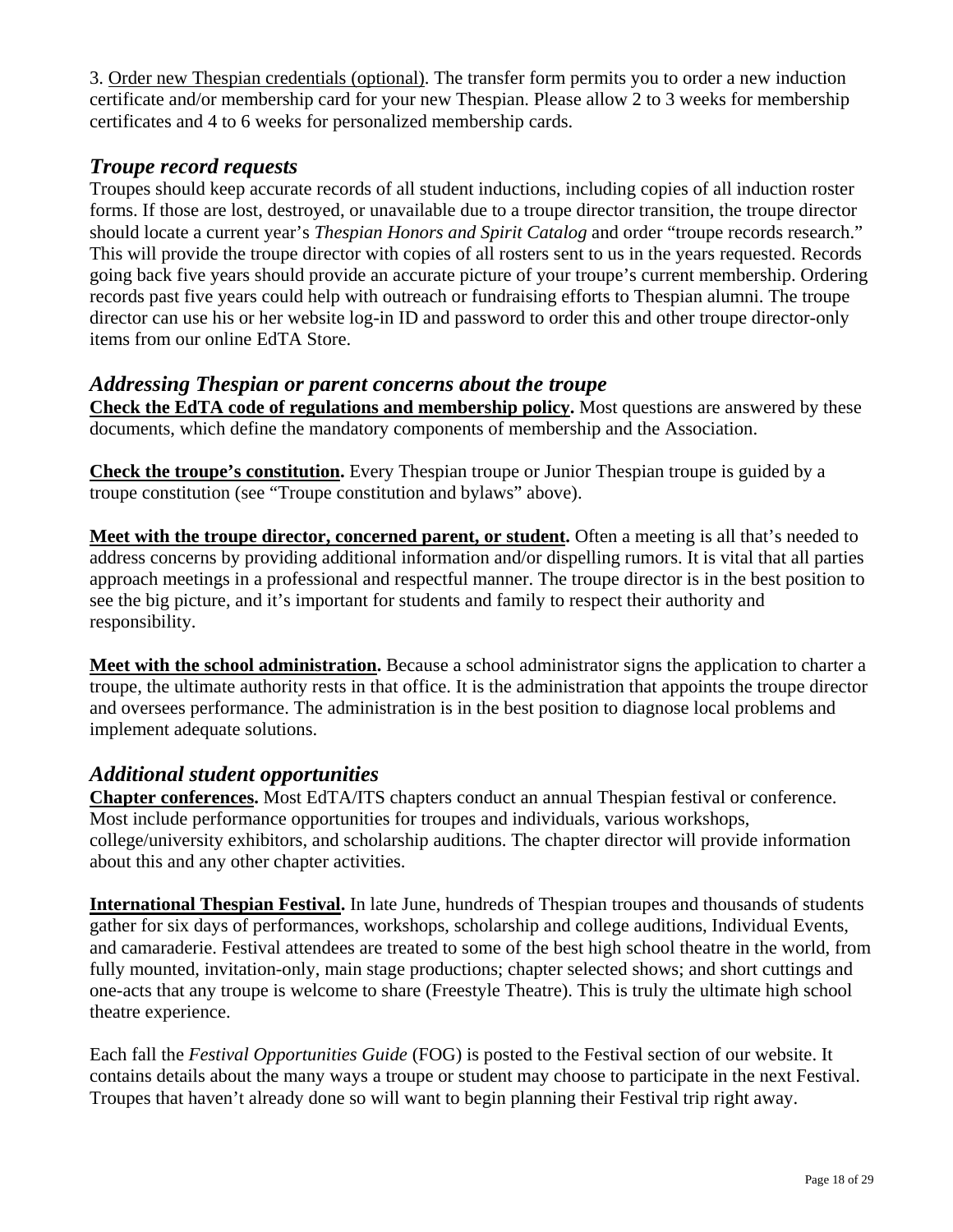<span id="page-18-0"></span>Festival offers a unique opportunity for students to gain a more global perspective of our art and to perform for an international audience of peers. It is an approved activity of the National Association of Secondary School Principals. Registration begins in February.

#### **Student scholarship opportunities.**

International Thespian Society scholarships. These assist Thespians who will continue their education in the communicative arts or in theatre education. Selection is based on scholastic and artistic excellence, participation in Thespian activities and leadership positions held at the troupe, chapter, or national level. Auditions occur at the Thespian Festival and more details can be found in the Festival Opportunities Guide.

Chapter scholarships. These total more than \$100,000 annually, and are awarded at the EdTA chapter conferences and festivals. Information is available from chapter directors and chapter websites.

Named scholarships. These scholarships bear the names of generous individuals who either helped create them or whose families have created them in memoriam. Many do not require an audition before a scholarship committee. Applications can be found on the [EdTA website.](www.edta.org/thespian_resources/college_prep/scholarships.aspx)

College auditions. The Thespian Festival also provides Thespians the opportunity to audition before more than 40 college and university representatives from across the country. Each troupe may send as many Thespians to audition as it chooses. There are scholarship and enrollment opportunities available. Pre-registration is required for the scholarship auditions. Additional scholarship and auditioning information is available in the ["Thespian Stuff"](www.edta.org/thespian_resources/) section of the EdTA website.

**Chapter and international student leadership.** In addition to the leadership opportunities available to Thespian students within their troupe, dedicated Thespians can seek office at the chapter and International Thespian Society levels.

Chapter officers. EdTA encourages each chapter to conduct leadership training and to hold an annual election for chapter student officers. These students join their adult board members in planning and running chapter activities. Thespians interested in serving as student officers should contact their chapter director for more information.

International Thespian Officers (ITO). Six students are elected to serve as International Thespian Officers each year. In addition to the chair/international liaison and webmaster/secretary positions, four additional officers represent regions established by the EdTA governing board. ITO candidates must be Thespians who have served as past or current officers at the troupe, chapter, or national level.

Candidates are required to attend the daily leadership training sessions at the International Thespian Festival, where they may run for an office. They must also accept Festival responsibilities in the year following their election. For more information about running for the ITO, contact the [director of](mailto:nbrown@edta.org)  [education a](mailto:nbrown@edta.org)t the EdTA home office.

# **Services and benefits for Thespian troupes and directors**

# *Professional member benefits of the troupe director and affiliate professional members*

Troupe directors and affiliate professional members are professional members of the Educational Theatre Association, the professional association for theatre education. The troupe director's membership is active as long as the troupe's membership is active and the individual remains the troupe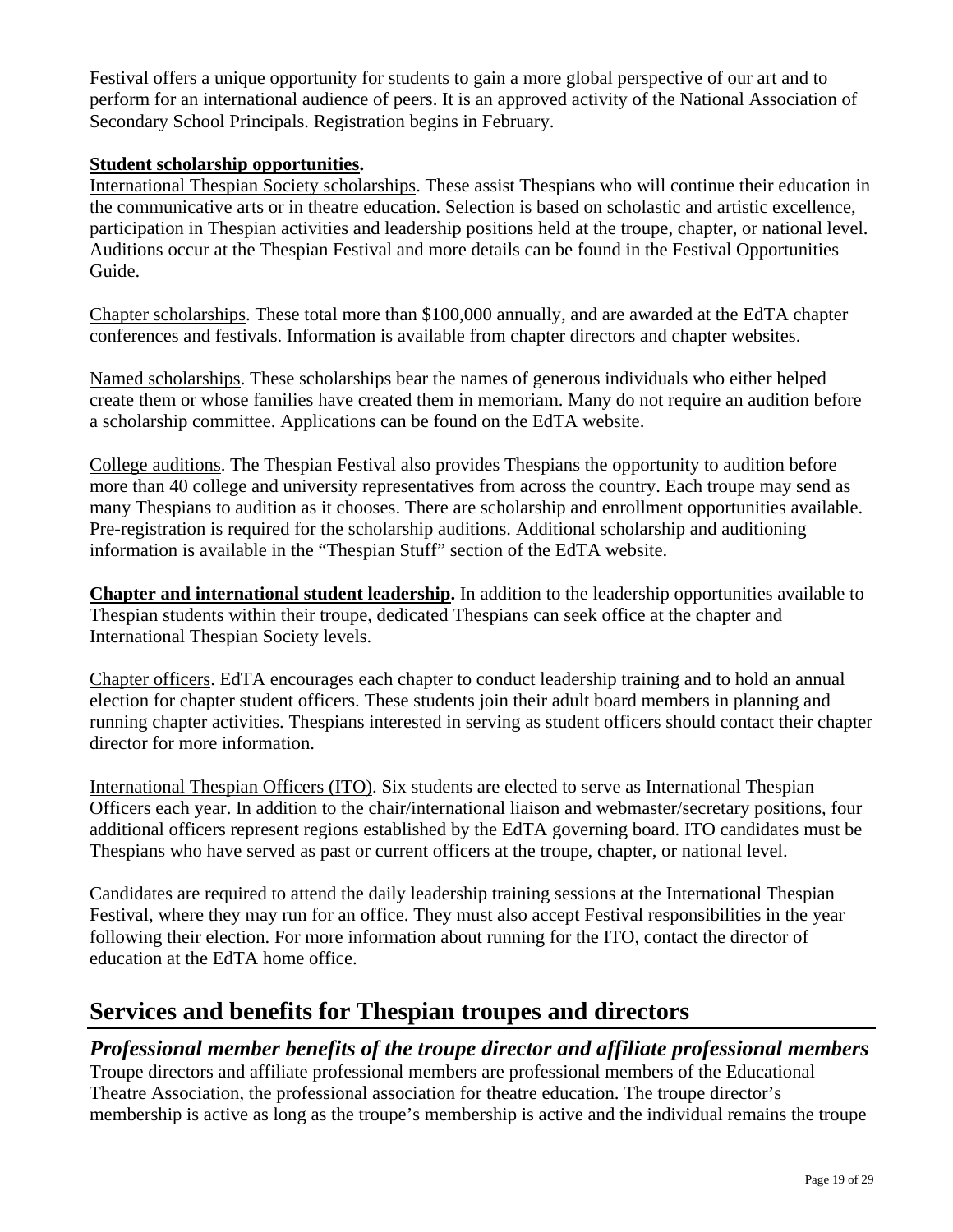<span id="page-19-0"></span>director. Affiliate professional membership remains active for a full year from the start date and may be renewed as long as the individual remains affiliated with an active ITS troupe.

**Troupe director and affiliate member benefit list.** See below for details on some of the listed benefits.

- A one-year subscription to *Teaching Theatre*, our quarterly journal for theatre educators (a \$34 value)
- A one-year subscription to *Dramatics* magazine (nine issues, September through May) (a \$27 value)
- Member rates for EdTA educational programs and events
- Special member pricing for classroom resources through our catalog or online EdTA Store
- Access to members-only features of our website, including the EdTA Store and online member directory
- The ability to nominate and be considered for EdTA awards and grants
- The ability to nominate, vote, and run for elected office in the Association
- Advocacy support and representation at the national, chapter, and local levels
- EdTA e-bulletins with timely and important information from the EdTA/ITS home office

#### **Publications and resources.**

*Dramatics.* Published monthly September through May, *Dramatics* is the only magazine that is edited exclusively for students and teachers of theatre to use in the classroom as an educational resource. The magazine publishes at least six new plays each year and features articles on all aspects of theatre arts, profiles of theatre professionals, instructional pieces on technical theatre, and more. Thespians receive a one-year subscription with their membership. Subscriptions can be renewed at a special members-only rate as long as the subscription does not lapse.

*Dramatics* annual special issues.

- The Festival recap in the September issue features a celebratory look back at the summer's Thespian Festival and publication of the winning Thespian Playworks submissions.
- The College Theatre Directory, published in December, lists and describes hundreds of college and university theatre programs.
- The Summer Theatre Directory in the February issue annually lists and describes opportunities for students to study, perform, or find work in theatre over the summer break.

*Teaching Theatre*. Published quarterly, *Teaching Theatre* is the journal of record for the field of theatre education and is written to be used by theatre educators, college students pursuing an educational theatre degree, and supporters of educational theatre. This publication features articles on theatre curriculum, profiles of exemplary theatre programs, advocacy news, stories about the latest trends in theatre education, and hands-on, how-to pieces on everything from scenery to directing.

#### **Professional development opportunities.**

EdTA Annual Conference*. The* event for busy theatre education professionals, Conference features practical workshops designed to be integrated into the classroom. Attendees learn about the latest trends in theatre education, hear from some of the most respected voices in the field, explore new subjects and techniques, and discover the newest programs and products in our Theatre Expo area. Continuing Education Units (CEUs) and college credit are available.

EdTA Professional Development Institute (PDI). These intensive training programs for theatre education professionals are one- or two-day workshops focused on a single topic. PDI attendees explore subjects that extend their professional arsenal. Sample topics include: directing musicals, curriculum mapping, teaching acting, and lighting. Continuing Education Units (CEUs) and college credit are available.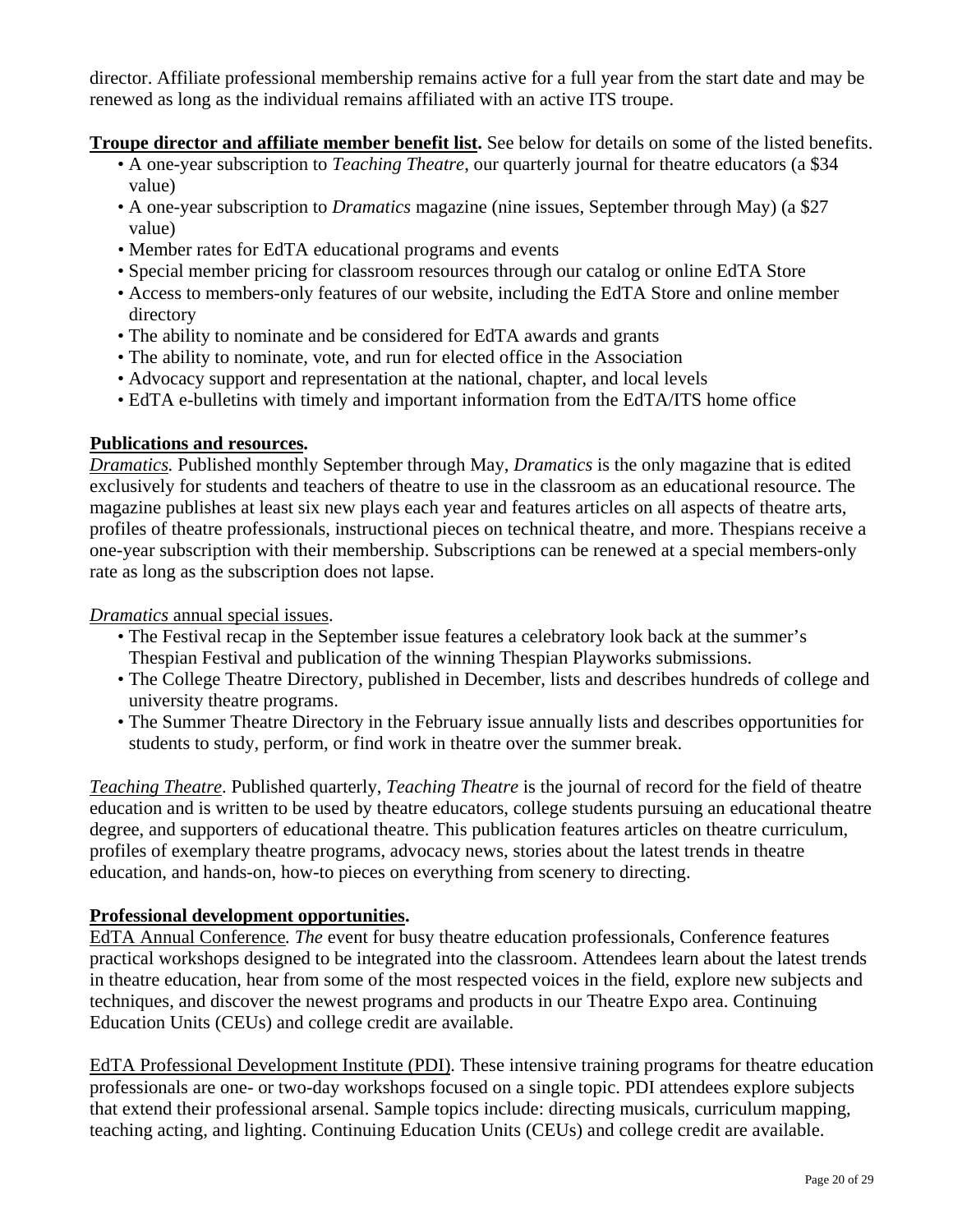<span id="page-20-0"></span>For more information on EdTA's Professional Development Institutes and Annual Conference, see the ["Educational events"](www.edta.org/educational_events/) section of EdTA's website.

# *Additional troupe benefits and services*  **List of additional troupe benefits and services.** See below for details.

- Thespian honors and spirit gear merchandise
- Rush service for merchandise processing
- Royalty adjustments for productions
- EdTA/ITS awards and recognition
- TOTS-EAT community service initiative
- Affiliate professional memberships
- Free troupe recordkeeping supplies

**Thespian honors and spirit gear merchandise.** To signify special achievement, troupe directors may wish to award students with official Thespian honors pins, trophies, graduation items, and more (see ["Thespian honor and graduation items and their use"](#page-14-0) above). Thespians can show their theatre spirit with a variety of items available for purchase such as magnets, buttons, key rings, stickers, etc. A catalog of available items and information about how to order them is sent to all troupe directors each year. All items are available for purchase through the online [EdTA Store](www.edta.org/store/) as well. Thespian apparel and customized banners are available at special member rates through officially licensed vendors. Contact the home office at members[@edta.org](mailto:members@edta.org) for details.

**Rush service for dues and merchandise processing.** While the home office recommends that troupes induct new Thespians throughout the year after each production, many troupes hold a single induction ceremony in the spring. In fact, 85 percent of all inductees and catalog orders are received between April 15 and June 15. We call this time period "rush season." With this in mind, we recommend that troupe directors plan for their inductions well in advance. Normal processing during rush season is two to three weeks. Troupe directors may purchase priority rush service to receive their induction or merchandise materials within five business days after *receipt* of the forms and payment by the home office. Details and fees are on each form. Each transaction requires a separate rush fee for priority service.

Note: Allow extra days for orders submitted by mail. We suggest that rush orders be submitted online or faxed with an official purchase order or credit card information. This is the best way to establish the beginning of the five-day processing and delivery period. The five-day process period does not begin until the roster or order is error-free and paid in full.

**Royalty reductions for productions.** The ITS royalty reduction program permits troupe directors to apply for discounted rates on royalties for upcoming productions through cooperating play publishers. This program is only available when:

1. The school is unable to pay the regular catalog fee because of limited finances.

2. There is a desire on the part of the troupe director to introduce the school and community to better plays that might have higher rates than those traditionally sanctioned by the school.

3. There are unusual circumstances under which the play will be produced.

4. The play is a non-musical. Royalty reductions are not available for musicals because of difficulties publishers face negotiating with multiple creators (author, lyricist, composer, etc.).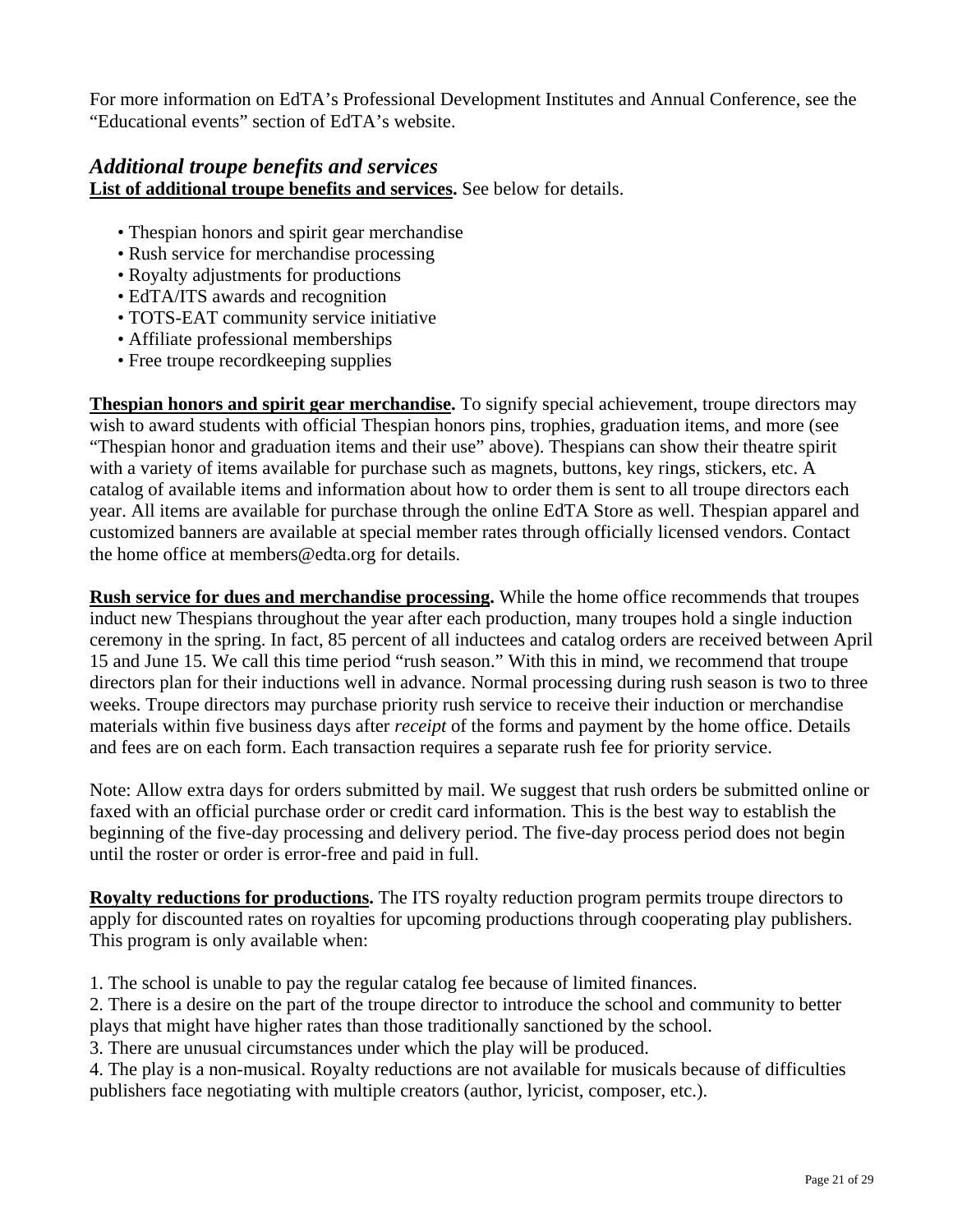5. The play is not published by TAMS-Witmark. This company does not participate in any royalty reduction programs for educational institutions.

To apply, submit a completed application form to the home office. Download the form from EdTA's ["Troupe documents" webpage.](www.edta.org/membership/documents.aspx)

Note: One easy source for determining the official title, author, and publisher of a play is online at [www.findaplay.com.](www.findaplay.com)

Approved applications are forwarded to the publisher noted on the form. The publisher has sole authority to determine whether or not a royalty reduction will be made. If an adjustment is granted, the publisher will contact the troupe director with details. The adjusted fee is payable to the publisher five days before the opening of the play; otherwise the adjustment is no longer available.

**EdTA/ITS awards and recognition.** EdTA offers numerous international-level awards that recognize quality theatre programs, students, educators, and administrators for outstanding achievement in educational theatre. Awards information is sent to troupe directors each fall. Award information and applications are available a[t edta.org/awards.](www.edta.org/membership/awards.aspx)

EdTA Administrator's Award. With this award, troupe directors honor exemplary service and support for theatre education by outstanding school district administrators.

EdTA Outstanding School Award. EdTA annually acknowledges up to twelve high schools whose theatre programs promote high standards of quality in theatre education.

EdTA Hall of Fame Award. Each year EdTA bestows its highest honor on up to four individuals who have devoted more than 20 years of service to the educational theatre field.

**TOTS-EAT community service initiative.** TOTS-EAT is the International Thespian Society's annual nationwide community service initiative to collect food for the hungry. This is the perfect project for students who want to help the less fortunate in their community. Participating troupes may earn ITS community service awards. Details are available at [tots-eat.org.](www.edta.org/thespian_resources/tots/default.aspx)

**Affiliate professional memberships**. Adults affiliated with an ITS member school are eligible to join their school's troupe director as a members of EdTA for the special rate of \$50 (\$25 off the standard professional dues of \$75). Any number of local troupe co-directors, assistant directors, faculty, administrators, advisers, and active troupe alumni may take advantage of this opportunity.

Affiliate professional members enjoy the same basic benefits as troupe directors, but only the troupe director has official ITS troupe leadership authority. This gives him or her the ability to do such things as sign forms and applications, award ITS points, induct students into ITS, order and award Thespian honor items, access troupe account information, etc.

The troupe director must verify affiliation for all applicants. The renewal notices for affiliate professional members are sent to the troupe director's attention at the school address. He or she should forward such notices to their affiliate members to ensure prompt renewal. If individuals are no longer affiliated with the school, the troupe director should notify the home office. Unaffiliated individuals may become professional members at the standard professional rate of \$75.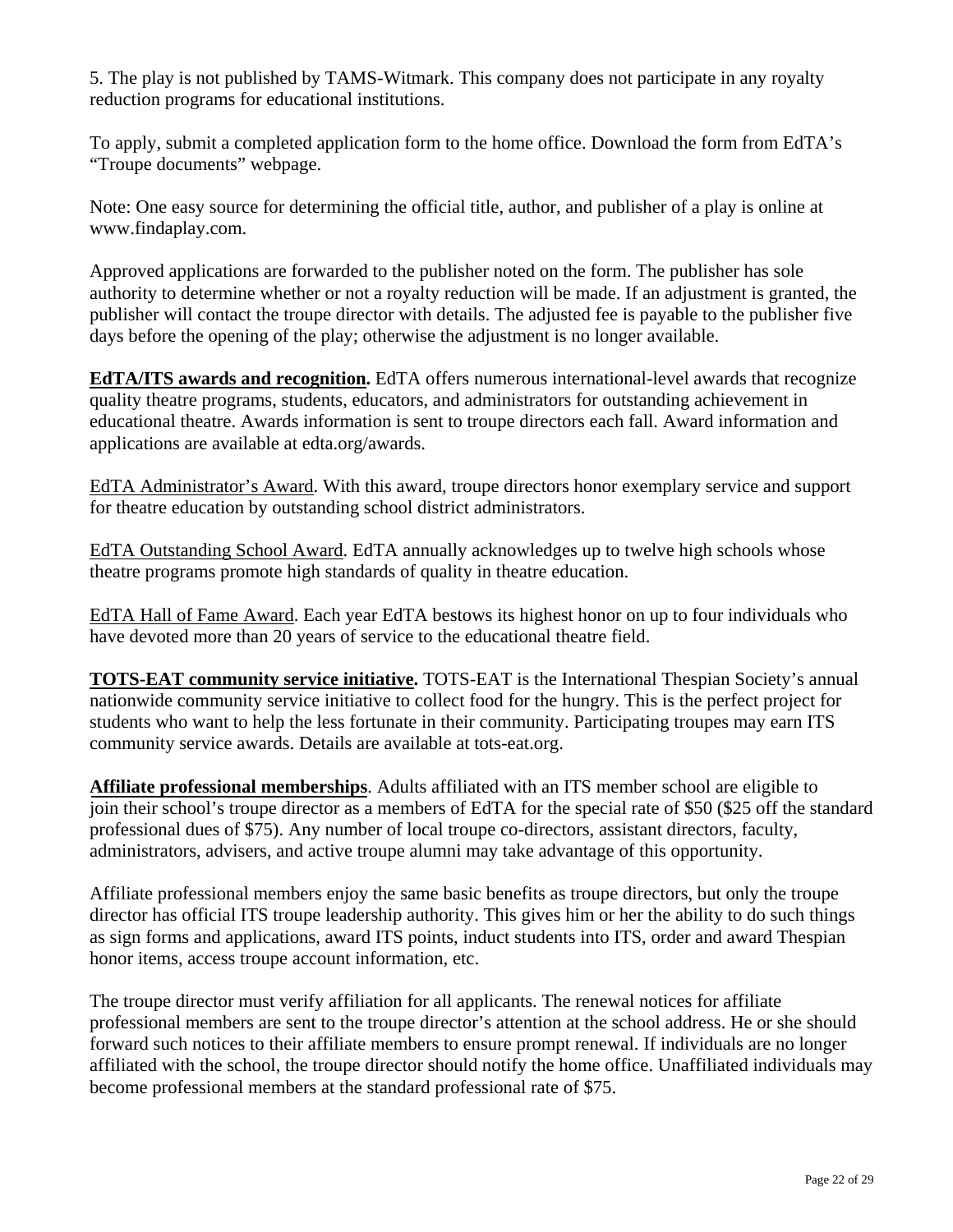<span id="page-22-0"></span>**Free troupe recordkeeping supplies**. The home office stocks an array of supplies specifically designed to assist troupe directors in organizing and managing their troupes. Thespian point record sheets, induction invitations, and other items for maintaining troupe activities are available at no charge to active troupes. The full list is in the *Thespian Honors and Spirit Catalog* and on the ["Thespian troupe](www.edta.org/membership/documents.aspx)  [documents"](www.edta.org/membership/documents.aspx) page of the EdTA website.

# *EdTA and ITS logos*

We encourage our members to promote their affiliation with EdTA and ITS. You may use the black and white versions of the logos below in theatre programs and on promotional flyers. Please note that these logos are registered service marks of the Association. You may not modify their design without written permission from the EdTA/ITS home office (you may re-size logos if necessary), and you may use them only in the context of proclaiming your school's membership in EdTA and/or ITS. You may not use these logos in any way that implies that the EdTA/ITS chapter or international organizations are directly responsible for your troupe's activities or governance, financial or otherwise. For detailed information about the use of EdTA/ITS logos, including color options, editing/distorting, and use/placement, please contact [EdTA's marketing department](mailto:chunt@edta.org) at the home office.



Honoring excellence in school theatre



# THE INTERNATIONAL THESPIAN SOCIETY

A division of the Educational Theatre Association

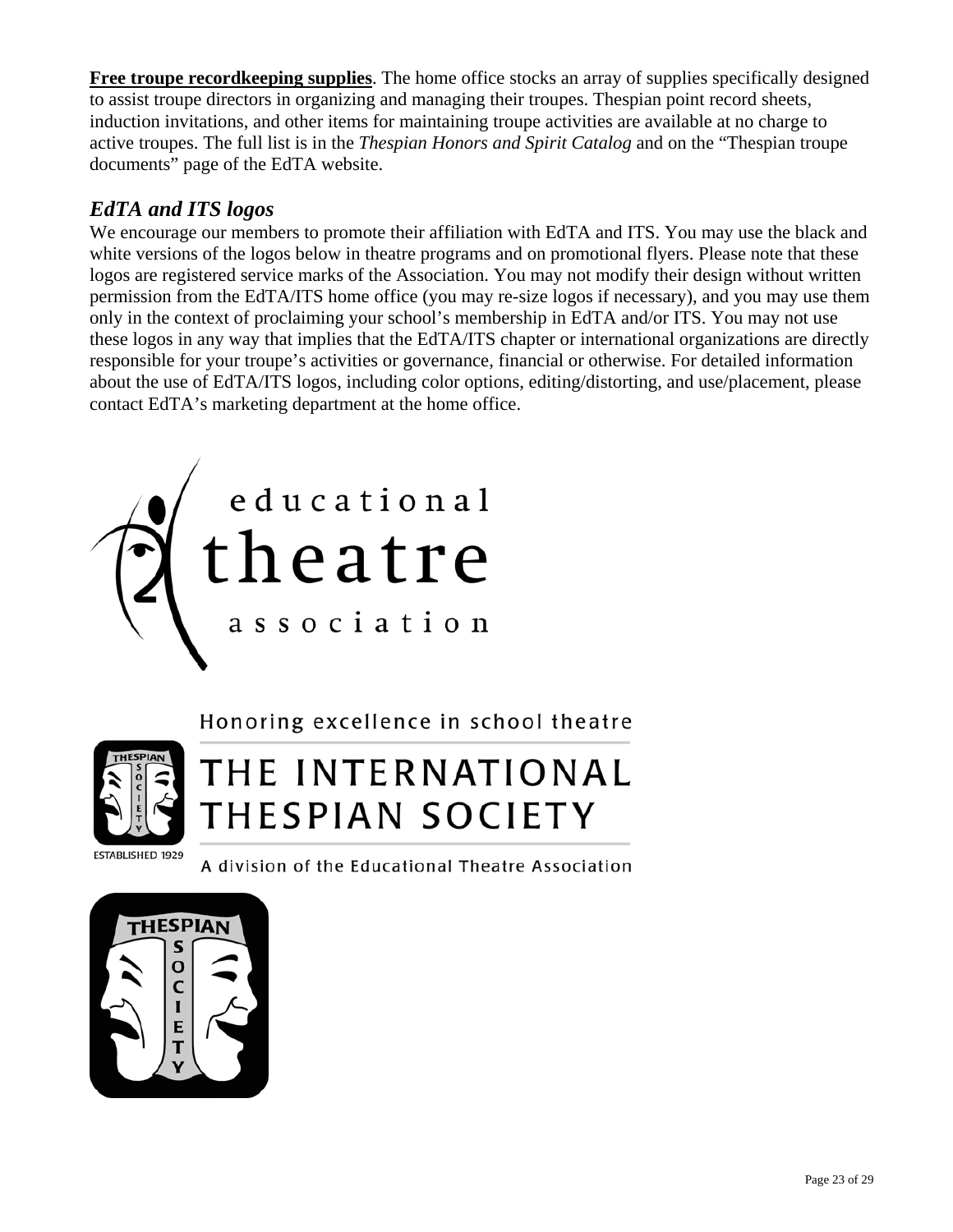# <span id="page-23-0"></span>**Appendix 1: Ideas and advice for troupe directors**

This appendix, while not part of the official *Thespian Troupe Handbook*, offers valuable suggestions from veteran troupe directors. Troupes can find additional advice on specific subjects through the [online](www.edta.org/connections/discussion.aspx) [EdTA discussion board.](www.edta.org/connections/discussion.aspx) Often, the EdTA home office staff can help connect you with other troupe directors who have had experience with particular activities that you are considering for your troupe.

Note: Suggestions provided below may require special arrangements with publishers. **Please respect copyright laws and ensure that any performances have the appropriate performance license and meet the royalty payment requirements of the publishing company.**

# *Making the most of available help*

Keep an index card (or computer) file that lists the talents and services available in the student body, faculty, and community, filed under specific categories for quick reference. Categories might include artists, antique collectors, bakers, carpenters, dancers, hairdressers, lighting technicians, lumber companies, musicians, plumbers, photographers, etc. The more categories you are able to cover, the more useful it will be to your troupe. One troupe member (often the clerk/scribe) should be responsible for the maintenance of the file so that it will always be up to date.

Establish a partnership with the local community or professional theatres—many schools have been adopted by their local theatre, opening the way for professional assistance, facility tours, inexpensive or free attendance at productions, loans of sets or equipment, and use of rehearsal space.

Delegate responsibilities to your troupe officers—that's why they're there. A flexible yet far-reaching calendar will help you and your troupe officers plan for heavy work periods.

Sign work contracts with your theatre students, spelling out your expectations about attending rehearsals, working tech, participating in classes, etc. Don't forget to include what they can expect of you!

Establish a parent booster group. Parents are great resources to connections in the community, possible publicity angles, and fundraising opportunities. This is a great way to encourage parental involvement in your program and to let parents see the value of theatre arts education.

# *Educational activities*

Arrange with the local college or university and/or community or professional theatre to attend a final dress rehearsal and meet-the-cast session. Many groups are willing to extend this service free of charge.

Offer lectures and discussions related to your current productions. Many schools organize theatre-related field trips, both locally and to national theatre centers such as New York City or Los Angeles.

Arrange for interested students to serve short internships, usher, or otherwise assist at local middle school, professional, and community theatres.

Many troupes will join with others in their area to offer a summer theatre camp for younger students or leadership retreat for Thespians.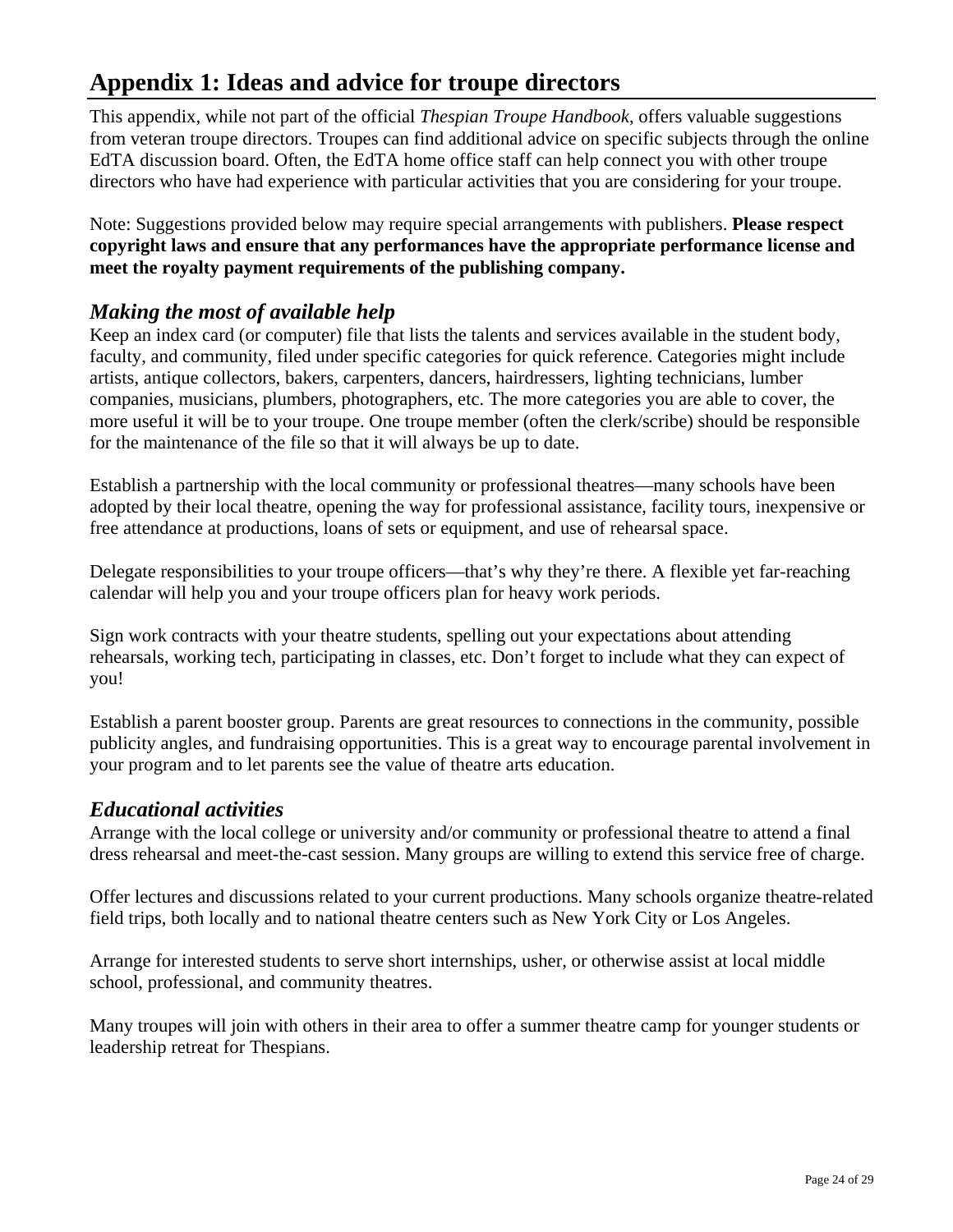# <span id="page-24-0"></span>*Touring and outreach programs*

Some troupes have developed a talent corps on which they maintain an index file to supply various types of talent—on call—to community organizations. The officers easily call upon the talents of all members of the troupe when entertainment is requested. Skits and readings must be kept ready to avoid a lastminute scramble for an act. A touring group can be a great community service or source of extra funds, and students will find having an act ready for immediate use a valuable experience.

Troupes have toured children's theatre productions, readers theatre performance groups, storytellers, promotional excerpts of productions, an improvisation group focusing on teen-related themes, one-act plays, puppet shows (about any number of issues and themes), and a myriad of other performances to a vast array of sites, including local arts festivals, other high schools, middle schools, elementary schools, state prisons, public libraries, malls, homeless shelters, senior citizen homes, hospitals, and museum open houses.

#### *Promoting your program*

There are many ways to publicize the theatre activities at your school. Some ideas from our members:

- Send two-for-one coupons for tickets to a community mailing list (check with your local chamber of commerce).
- Perform improvisations or short plays during school lunch periods.
- Have feeder schools participate in regular productions and talent shows.
- Perform excerpts of productions for students in the grade about to enter your program, to recruit for next year's classes and productions.
- Occasionally cast school faculty or administrators in your productions, when appropriate.
- Bus students in from other schools to see shows.
- Hold special open dress rehearsals for other student or community groups.
- Start a mentor program, pairing a high school theatre student with an interested middle school student.
- Hold a playwriting contest for elementary or middle school students, and have winning scripts directed and produced by the high school Thespian troupe.
- March in your community parades.
- Perform at local community festivals.
- Research opportunities to appear on local or public access television programs in order to promote your troupe's activities.
- Send press releases to local papers and public service announcements to local radio stations.

# *Performance and fundraising ideas*

Troupes have reported success with many variations of dinner theatre. Dinners range from the very informal (a box lunch) to more formal affairs. The meal might be served in the same room as the performance or in a separate dining room—one troupe reports success with a dinner theatre evening on a train. The production could be a collection of skits that have been used earlier in the year, or it may be a talent show, one-act, or full-length production. Troupes have produced dinner theatre evenings with student-written plays as well, while other troupes hold annual murder-mystery dinners to raise funds.

Productions can raise funds in ways other than ticket sales. Many schools sell program advertisements to local businesses/family members. Program ads may not always generate extra revenue, but they allow you to have professional-looking programs printed at no cost to you. Some schools have patron programs that generate upfront money for the program. Patron levels are established (as well as benefits for these levels of giving) and patron names are listed in each program. Anyone working on a production loves to receive notes of congratulations or flowers after the show. Some schools sell flowers, candy,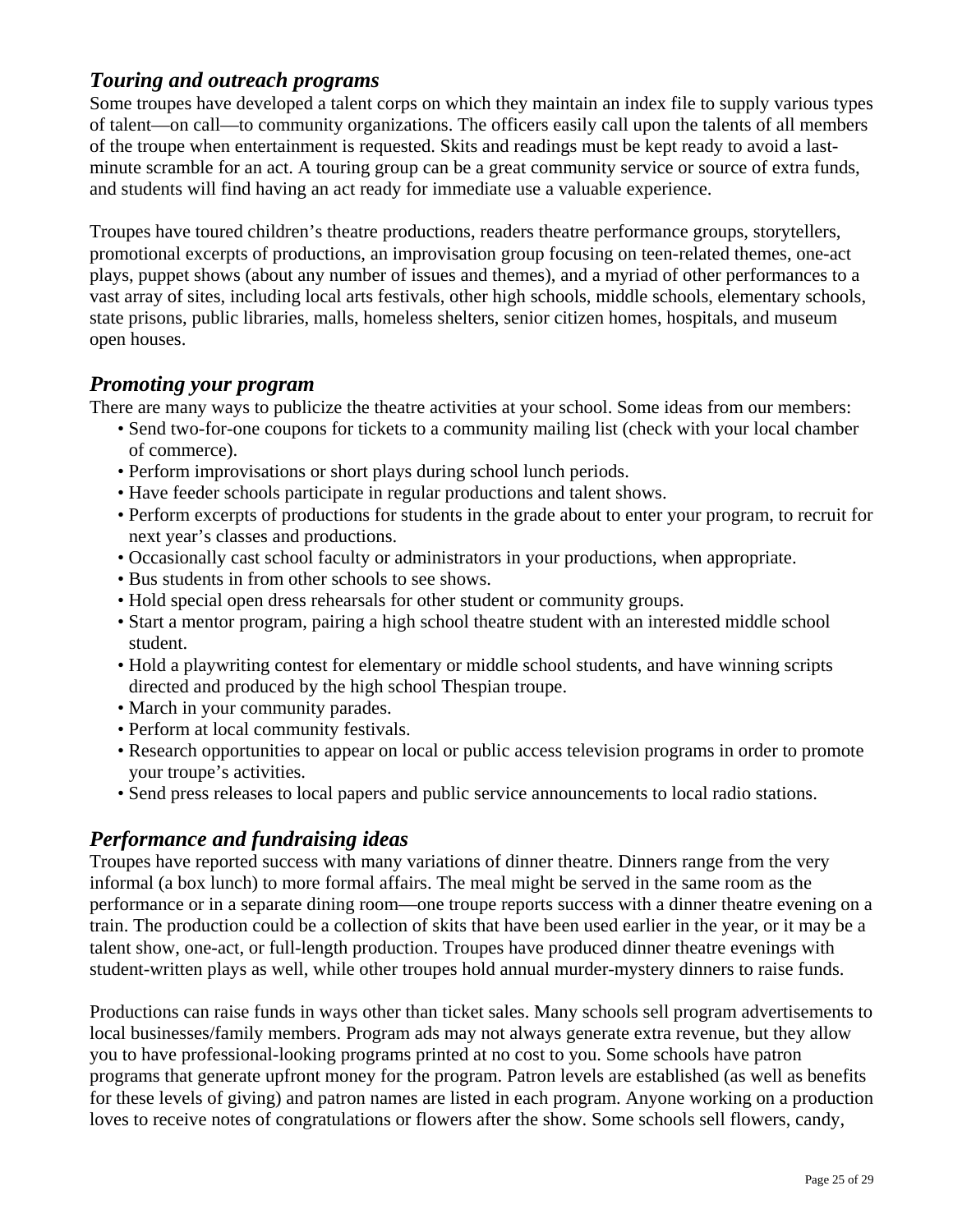<span id="page-25-0"></span>theatre-related merchandise, or show-grams to allow parents, friends, and other supporters to congratulate the hard work of actors, technicians, musicians, and other production staff members.

Many troupes have raised funds by collaborating with local businesses. You can approach restaurants to allow your students to be servers for the evening. Any tips that are made are kept by the troupe. This type of fundraiser is beneficial for both sides. It cuts costs for the restaurant (fewer wait staff are needed) and brings them business. It allows the troupe to publicize its activities (and reach some new potential audience members in the community) and make money. Many businesses will donate materials in exchange for advertising space in your program. Some will sponsor major purchases. One program had to use folding chairs for their performances and the audiences found them uncomfortable. A local business donated cushions for the chairs that were imprinted with their company logo and location.

Other ideas include special events with a theatrical flair, such as a Halloween haunted house, or a carnival that makes use of the theatre department costumes. Or find a theme or a twist in any production that might lend itself to a publicity activity or fundraising event.

The [EdTA Fundraising Toolbox](www.edta.org/professional_resources/advocacy/fundraising.aspx) is designed to give you some fresh fundraising ideas, arm you with some basic rules of fundraising, and help you bring in more money with less work. See the [professional](www.edta.org/professional_resources/)  [resources section](www.edta.org/professional_resources/) of the website.

#### *Community service*

Many troupes actively support important causes in their communities. Some examples:

The International Thespian Society's annual canned food drive, Trick or Treat so Kids Can Eatsm (TOTS-EATsm), is the perfect combination of a great community service project and a wonderful public relations opportunity. Full details, including ITS community service awards, are at the TOTS-EAT website, [tots-eat.org.](www.edta.org/thespian_resources/tots/default.aspx)

Stage a drunk-driving accident in cooperation with the rescue squad and police and fire departments for Prom Promise week; perhaps have the Grim Reaper visit during lunch. Have your troupe members put their acting skills to use serving as victims for emergency medical service disaster drills.

Troupes do volunteer work for local theatres; a Junior Thespian troupe in Florida helped rebuild their community's professional theatre after a hurricane. Others reached out from across the country to help the victims of Hurricane Katrina.

Many troupes use some of their funds to help lower-income students attend theatre productions and other cultural events. Others host holiday parties for disadvantaged or physically challenged children, or the elderly. A number of troupes offer theatre workshops for other student groups in their communities.

Productions themselves can serve the community. Troupes tour productions dealing with issues such as AIDS, violence, safety, and drug and alcohol abuse. Still others donate proceeds from a performance to a local charity.

Technical theatre skills can be a valuable community service as well. Troupes report providing services for their local arts festivals, the Chamber of Commerce follies, variety show fundraisers for community charities, and assisting other school organizations such as the PTA with assembly activities.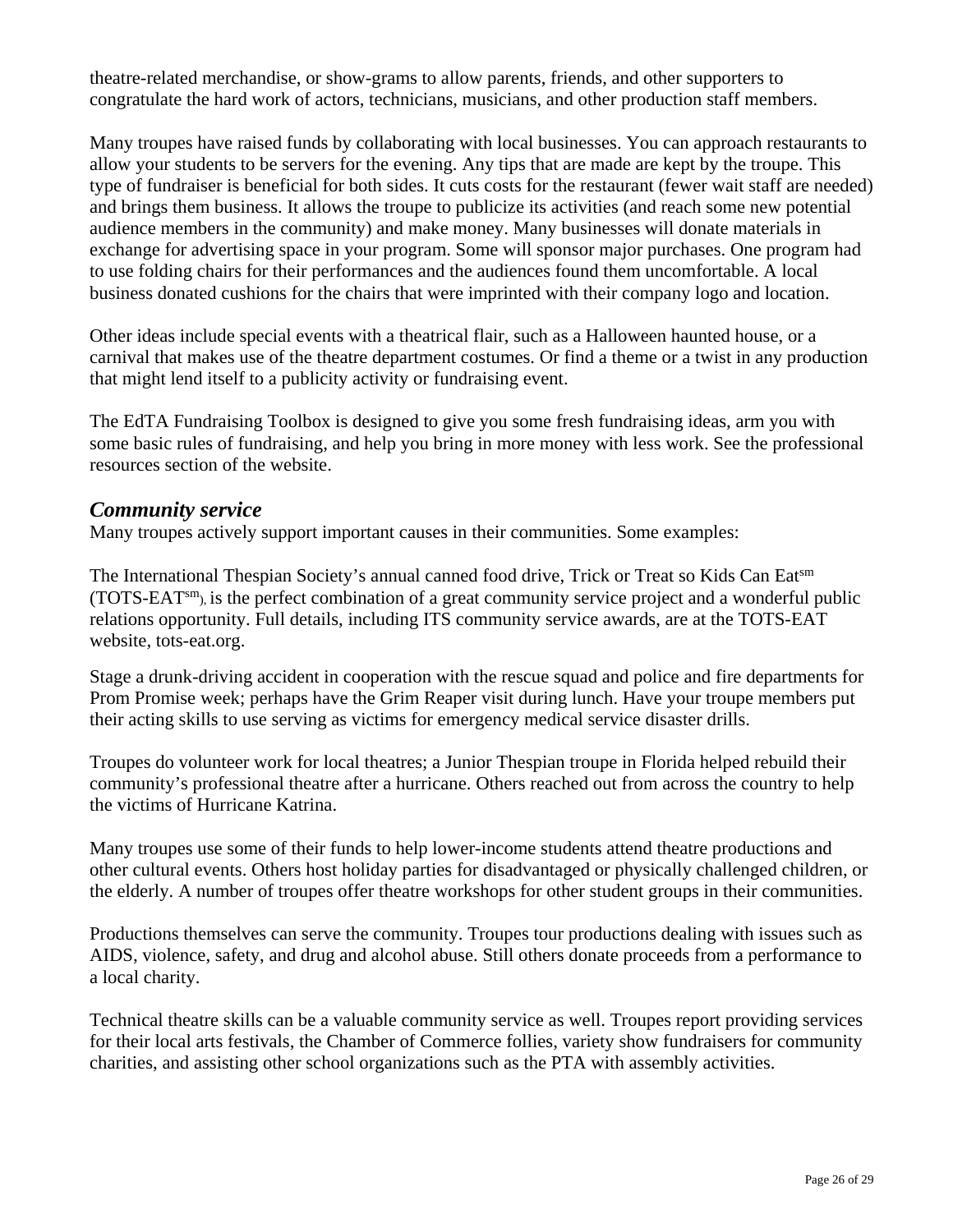# <span id="page-26-0"></span>*Social activities*

Most troupes offer social activities for their members, both locally and in cooperation with other troupes. Here are some ideas:

- Attend the induction ceremony at a neighboring school.
- Assist with the induction ceremony at the middle school that feeds into your high school.
- Induction ceremony activities at your school.
- Host get-togethers with other troupes—karaoke, dances, theatre sports day, exchange meetings.
- Host reunions with Thespian alumni.
- Throw cast parties.
- Share transportation with other troupes to chapter conferences or the International Thespian Festival.
- Sponsor troupes from smaller schools to attend chapter conferences.
- Team up with a neighbor school for the Trick or Treat so Kids Can Eat campaign, then celebrate your efforts with a pizza party.

# **Appendix 2: Paying by purchase order and collection procedures**

Many schools prefer to arrange payment by purchase order (PO), which is a request for short-term credit that allows the school to pre-authorize payments requisitioned by their employees. For most transactions, EdTA/ITS will accept a copy of an official school purchase order complete with a PO number and an administrator's signature—a PO number alone will not suffice. Payment terms are net 30 days. Shortly after processing, EdTA mails an invoice for the amount of the PO to the troupe director. The troupe director must forward invoices to the individual or department responsible for arranging payment to ensure the balance on the troupe's account is paid in a timely manner. For questions regarding outstanding balances, the troupe director should contact the [member service center](mailto:members@edta.org) at the home office.

Late payment will result in collection efforts that include:

- 1. Credit hold. EdTA will decline purchase orders from the school and will not extend credit of any kind until *six months after* payment has been received in full. While on credit hold, the troupe must pay in full by check, money order, or credit card.
- 2. Contacting the school administration. If EdTA can't establish effective collection communication with the troupe director, the home office will contact the business office, principal, and the superintendent at later stages of the collection process to arrange for payment.
- 3. Suspension of active status. In addition to a credit hold, the member benefits of the troupe and its troupe director will be suspended until payment is received in full.
- 4. Withdrawal of active status. In addition to a credit hold, the suspended troupe will be withdrawn from active status. To return to active status, the troupe director must pay the outstanding balance in full as well as a troupe reinstatement fee.
- 5. Permanent credit hold. EdTA may decline purchase orders from schools with a history of serious collection problems. Troupes on permanent credit hold must pay in full by check, money order, or credit card.

For questions regarding collection efforts, troupe directors should contact the [accounts receivable](mailto:khdavis@edta.org)  [coordinator a](mailto:khdavis@edta.org)t the home office.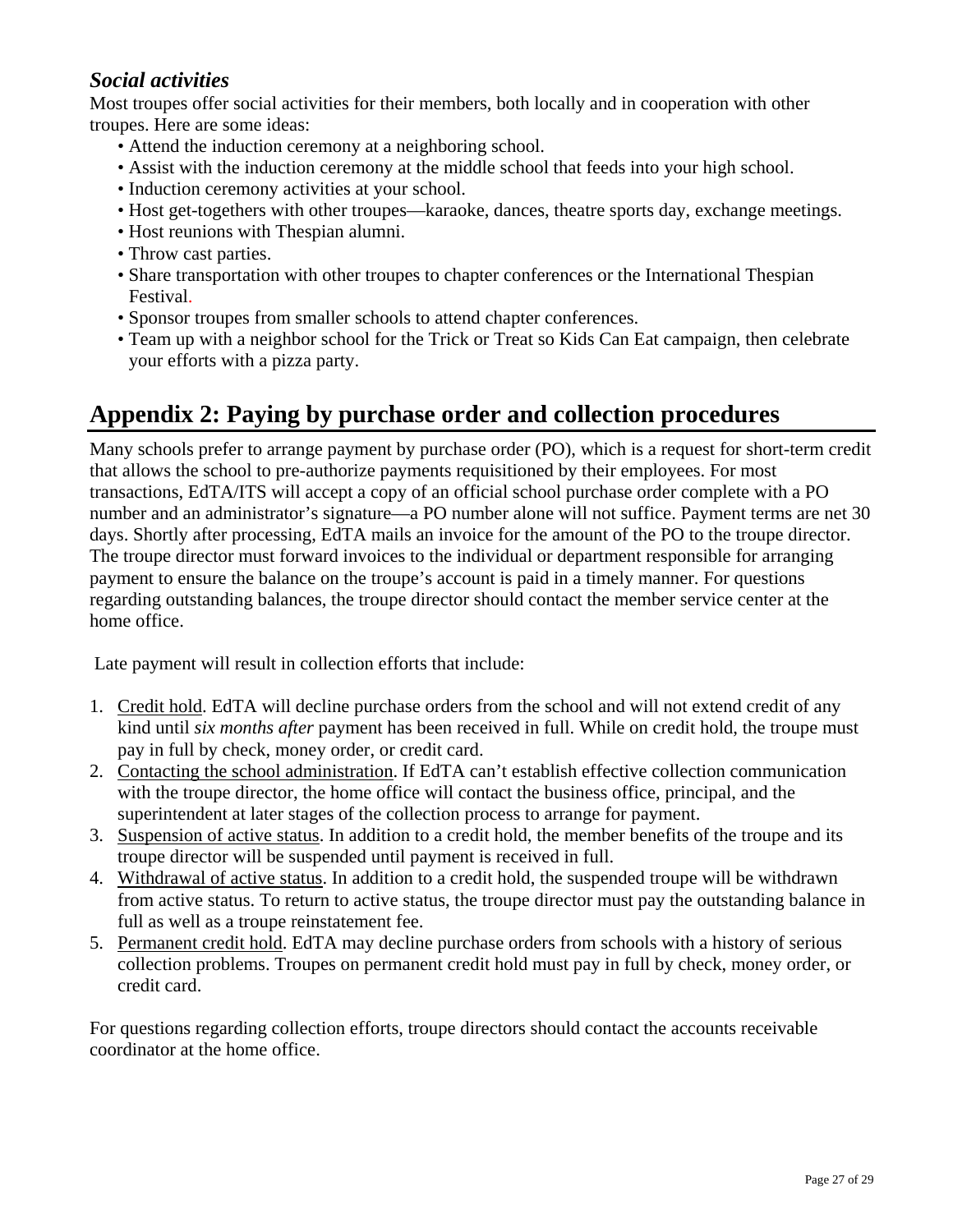# <span id="page-27-0"></span>**Appendix 3: Thespian troupe documents**

Below is a list of the most frequently used Thespian membership forms; click on the links to go to the PDF documents on the EdTA website.

[High school Thespian troupe membership application](www.edta.org/pdf_archive/hs_troupe_app633499010147343750.pdf) (to charter a new high school Thespian troupe) [High school Thespian roster form](www.edta.org/pdf_archive/hs_roster633524802124062500.pdf) (to induct new Thespians)

[High school membership reinstatement form](www.edta.org/pdf_archive/hs_reinstate633499010483750000.pdf) (to reinstate a troupe whose membership has lapsed)

[High school Thespian credentials replacement order](www.edta.org/pdf_archive/hs_cred_repl633524803123125000.pdf) (to replace lost or damaged Thespian cards or certificates)

[High school Thespian transfer student membership form](www.edta.org/pdf_archive/hs_transfer633524802687031250.pdf) (for students transferring their membership from one Thespian troupe to another)

[Junior Thespian troupe membership application](www.edta.org/pdf_archive/jr_troupe_app633499010838593750.pdf) (to charter a new Junior Thespian troupe)

[Junior Thespian roster form](www.edta.org/pdf_archive/jr_roster633524803620000000.pdf) (to induct new Junior Thespians)

[Junior Thespian membership reinstatement form](www.edta.org/pdf_archive/jr_reinstate633499011194062500.pdf) (to reinstate a Junior Thespian troupe whose membership has lapsed)

[Junior Thespian credentials replacement order](www.edta.org/pdf_archive/jr_cred_repl633524804818437500.pdf) (to replace lost or damaged Junior Thespian cards or certificates)

[Junior Thespian transfer student membership form](www.edta.org/pdf_archive/jr_transfer633524804070781250.pdf) (for students transferring their membership from one Junior Thespian troupe to another)

[Honorary Thespian membership roster form](www.edta.org/pdf_archive/honorary_roster633524805640625000.pdf) (to recognize those adults who, by their service to Thespians, deserve to be inducted as honorary Thespians in a troupe)

[Change of troupe director/troupe information update sheet](www.edta.org/pdf_archive/change_tr_dir633524806075937500.pdf) (use when troupe director changes or to update troupe information)

[Application for royalty adjustment](www.edta.org/pdf_archive/royalty182006122125.pdf) (to apply for reduced royalties for future productions)

[Ceremonies \(](www.edta.org/pdf_archive/08ceremonies633397822225781250.pdf)to celebrate a new troupe charter and the induction of student members)

[High school Thespian point record sheet](www.edta.org/pdf_archive/Thespian_point_record633229313691093750.pdf) (use this sheet to record students' points as they participate in theatre activities to determine Thespian induction and honor Thespian status)

[High school Thespian point system](www.edta.org/pdf_archive/08HS_point_sys633397819205937500.pdf) (official point system for determining Thespian induction and honor Thespian status)

[Junior Thespian point record sheet](www.edta.org/pdf_archive/Jr_Thespian_point_record633229314608750000.pdf) (use this sheet to record students' points as they participate in theatre activities to determine Junior Thespian induction status)

[Junior Thespian point system](www.edta.org/pdf_archive/08Jr_point_sys633397820192187500.pdf) (official point system for use in determining Junior Thespian induction status)

[Troupe constitution template](www.edta.org/pdf_archive/08ITS_tr_const_template633397823655937500.pdf) (formal codification of your troupe's rules and regulations)

[High School Thespian Troupe Handbook](#page-0-0)

[Junior Thespian Troupe Handbook](www.edta.org/pdf_archive/jr_handbook633398807871093750.pdf) 

[EdTA affiliate professional membership application](www.edta.org/pdf_archive/affiliate_app633579203263437500.pdf) 

[Order form for Thespian honors, spirit, and resources](www.edta.org/pdf_archive/08honors_spirit_order633385803972812500.pdf) [Order form for](www.edta.org/pdf_archive/08awards_troph_form633397978923437500.pdf) awards, trophies, and plaques [Order form for ITS banner \(](www.edta.org/pdf_archive/banner_order633246781441875000.pdf)file size: 1.4MB)